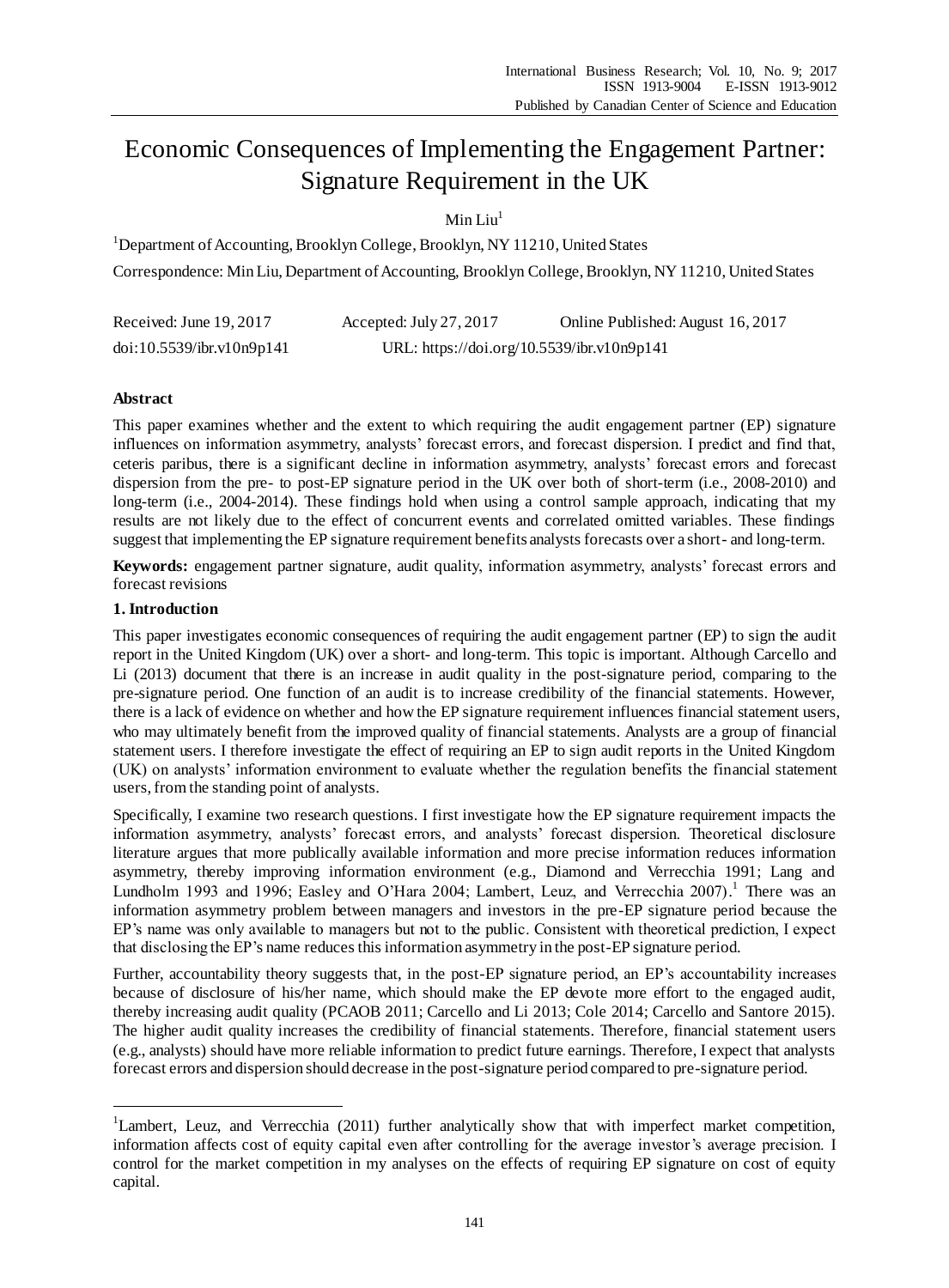To test my hypotheses on the economic outcomes of implementing EP signature requirement, I form a sample of UK firms having all required data in both last year in the pre-EP signature period and the first year in the post-EP signature period (e.g., a balanced panel design). I measure information asymmetry among analysts following Barron, Kim, Lim, and Stevens (1998) and analysts' forecast errors and analysts' forecast dispersion following Byard, Li, and Yu (2011). I use an indicator variable, *POST*, to capture the impact of the implementation of the EP signature requirement on the economic consequences. Then, I regress these outcome variables on *POST* and other factors that may influence these economic consequences. I find a significant decrease in analysts' forecast errors and forecast dispersion for the UK firms in the post-EP signature period compared with pre-EP signature period over the short term period (i.e., 2008-2010) when using the balanced panel design. I then extend the tests to a longer sample period of 2004-2014 and repeat my analyses because it is important to know whether the effect of EP signature requirement on the analysts information environment holds in long run. I find that the UK firms experience a significant decrease in information asymmetry, as well as a significant decline in analysts' forecast errors and dispersion in the post-EP signature period compared pre-EP signature period over the long term period (i.e., 2004-2014)

Further, to mitigate the confounding effects that may lead to the association between economic outcome variables and the EP signature requirement in the UK, I use a difference-in-difference approach similar to Daske et al. (2008); Carcello and Li (2013) and Byard et al. (2011). I compare the changes in these economic outcome variables for firms in the UK from the pre- to post-signature period with the changes in these variables for firms in the U.S. during the same period. The U.S. had not adopted the EP signature requirement yet by the end of the fiscal year 2014. Therefore, firms in the U.S. comprise the control sample not subject to change, unlike the treatment sample firms in the UK. When I compare the UK firms with the U.S. firms, I find that the UK firms experience a significantly greater decrease in the information asymmetry, as well as a reduction in the analysts' forecast errors and dispersion over the long term period.

Overall, the findings make a number of contributions. First, the collective results provide informative inferences to the U.S. regulators who are calling for empirical evidence on whether the proposed mandatory disclosure of the EP's name "provide[s] investors and other financial statement users with useful information" and on the cost-benefit analysis of the mandatory disclosure of the EP name (PCAOB 2013). The effects of the EP signature requirement on analysts' information environment would in part lend credit to the PCAOB's belief that the disclosure of the identity of the EP in the auditor's report benefits financial statement users. The result of less information asymmetry from the pre-signature period to post-signature period supports the PCAOB's claim that the mandatory disclosure of the EP's identity will increase the transparency of the audit process and decrease information asymmetry, thereby promoting investors' activism, including better prediction of the firm's performance.

Moreover, the results of more accurate analysts' forecasts and less dispersion in the post-signature period also lend credit to the PCAOB's (2011, 2013, and 2015) argument that disclosing the EP's identity should increase the EP's accountability. When the EP is more accountable, the EP's clients are more likely to have higher quality financial statements, consequently benefiting financial statements users.

Furthermore, this paper builds upon previous literature by showing the extent to which an auditing regulation affects analysts' information environment. Further, this paper tests the theory related to disclosure and accountability in a unique setting, in which there was a change in the level of information asymmetry and a change in accountability of the EP from the pre- to post-signature requirement period. This change in the information asymmetry provides an ideal environment to test the debate on whether disclosing EP's name is useful to the information users and the debate on whether increased accountability of EP benefits the markets.

This paper proceeds as follows. Secion 2 reviews relevant literature and Section 3 develops my hypotheses. Section 4 details my research method. Section 5 describes sample selection and sample statistics. Section 6 reports results and Section 7 concludes my findings.

## **2. Literature Review and Hypotheses Development**

## *2.1 Literature Review*

1

A few European countries (e.g., France, Germany, and Luxembourg) required the EP to sign the audit report (US Department of Treasury 2008) before 2006. The European Union (EU) implemented the EP signature requirement through adopting Eighth Company Law Directive (Directive 2006/43/EC) in 2006. Soon after, the UK mandated the EP's signature in and after April 2009 (PwC Legal 2010).<sup>2</sup> China and Taiwan also required the

 $2$ The term statutory auditor is equivalent to the term engagement partner as defined in the International Standards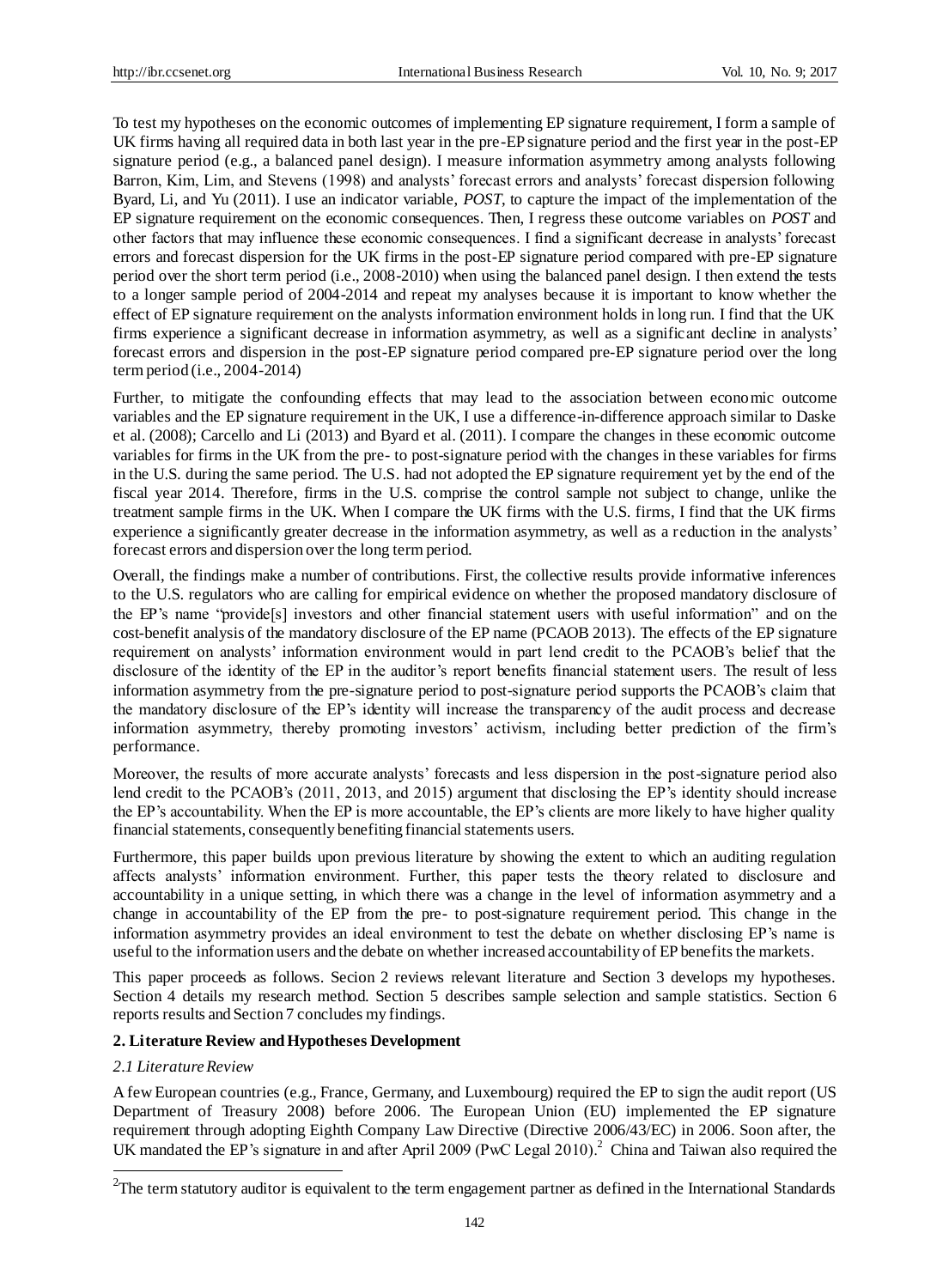EP to sign his/her signature. The U.S., from 2008 to 2015, had proposed to pass (PCAOB 2011, 2013), and, in 2015, passed (PCAOB 2015) the similar requirement of asking the EP to disclose her/his name in the audit report.

Since the disclosing the EP's name in the EU countries has been a relatively recent development, empirical studies on the consequences of this disclosure are limited.<sup>3</sup> Studies use the EP identification to document that individual engagement partners' tenure and rotation are related to perceived audit quality (e.g., Azizkhani, Monroe, and Shailer 2013; Lennox, Wu, and Zhang 2014). The researchers suggest that mandatory rotation of engagement partner leads to higher quality audits in the years immediately surrounding rotation. Moreover, Knechel et al. (2015) and Aobdia, Lin, and Petacchi (2015) also provide evidence that the EPs are influential to their clients.

Likewise, using a larger sample from the UK, Carcello and Li (2013) hypothesize and find that requiring the EP signature will increase the EP's accountability, thereby improving audit quality. John, Liu, and Sunder (2017) investigate and find that the implementation of the EP signature requirement is associated with an improvement in the disclosure quality, a decrease in the costs of capital, and an increase in the values of the client firms. John et al.'s findings suggest that implementing the EP signature requirement not only can improve audit quality, but also can economically benefit client firms.

Finally, Liu (2017) examines how the adoption of engagement partner signature requirement impacts analysts' information environment, using the UK firms as the test sample and the French, German, and Netherlandic firms as the control sample. Employing difference-in-difference analyses, Liu (2017) finds there was an increase in the analysts' following and analysts' forecast accuracy as well as a decrease in the analysts' forecast dispersion from the two-year-pre to the two-year-post-signature period. While this paper extends her study by testing the long-term effect of the EP signature requirement on the analysts' information environment, this paper is different from Liu (2017) in terms of using different proxies for analysts' information environment and over different longer test periods. Although Liu (2017) finds that the implementation of EP signature improves analysts information environment over 2-year period, we do not know if the effect of the EP signature on analysts information environment holds over long-term period, which also is the goal of this regulation.

#### *2.2 Hypotheses Development*

Accountability is defined as the quality or state of being [accountable](http://www.merriam-webster.com/dictionary/accountable): an obligation or willingness to accept responsibility or to [account](http://www.merriam-webster.com/dictionary/account) for one's actions (Merriam-Webster 2003). The theory of judgement and decision making argues that people are often accountable for their judgement and decisions (Tetlock 1985; Beach and Mitchell 1978). Accountability strongly impacts the decision marker's information process and judgement no matter it is self-imposed or not (e.g., supervisor, organizational rules, or regulations). The demand of accountability arises from the need of exerting more cognitive effort to think carefully about the alternatives or to use thorough analytic skills (McAllister, Mitchell, and Beach 1979; Chaiken 1980; Hagafors and Brehmer 1983; Tetlock, Skitka, and Boettger 1989). Auditor is accountable for his/her audit. Accounting research documents that accountability makes the auditor put more effort to the engaged audit, thereby, resulting in a higher audit quality in different settings. For example, accountability is positively associated with judgement consistency and consensus (e.g., Johnson and Kaplan 1991; DeZoort et al. 2006) and judgement accurancy for bond quality (e.g., Ashton 1992). Accountability also could reduce cognitive bias (e.g., Kennedy 1993). Carcello and Li (2013) hypothesize that requiring an EP's signature would increase the EP's accountability, thereby, improving audit quality in the UK. Their results are consistent with an improved audit in the post-EP signature in the UK.

According to Directive 2006/43/EC (Article 2 (6)), the engagement partner who has the leadership role in an audit is responsible for the engagement and its performance. As a result, the EP is accountable for the appropriate supervision of the work of the engagement team members and for compliance with International Standards on Auditing that regard using the work of specialists, other auditors, internal auditors, and others who are involved in testing controls.

Furthermore, identifying EP's name is essential to hold the EP to be personally accountable. In the pre-signature period, the EP's identity was only known by limited people (e.g., managers and regulators). In the post-signature

1

on Auditing (PwC Legal 2010).

<sup>&</sup>lt;sup>3</sup>EP's identity is disclosed when EP signs his/her name. Therefore, I interchange the term EP signature requirement and disclosing EP's name.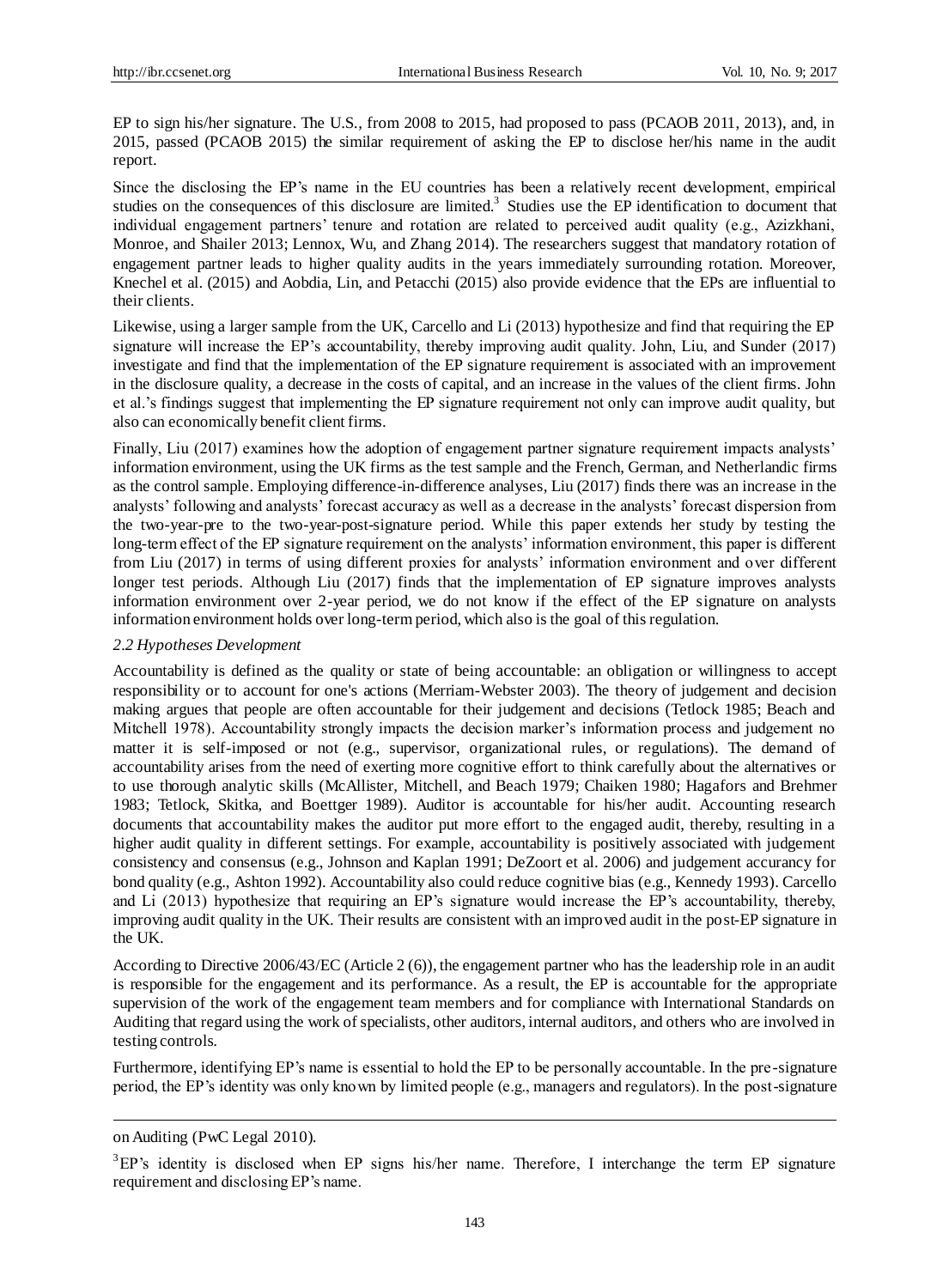period, the EP's name is disclosed to public, which would provide additional motivation for the EP to avoid any possible association with audit failure (DeZoort et al. 2006). The association with the audit failure may cause devaluing the EP's reputation and/or embarrassing the EP's family, friends, neighbors, and the press (Carcello and Li 2013). Such negative consequences may motivate the EP to work more diligently. Therefore, disclosing the EP's name (or requiring the EP's signature) should improve the overall audit quality in the post-signature period. The higher audit quality is associated with higher financial statement quality; these benefits were confirmed in Carcello and Li (2013). Higher quality financial statements are regarded as a higher quality disclosure. Lower information asymmetry in the market and less uncertainty among financial statement users is therefore expected (Lang and Lundholm 1993, 1996).

Second, theoretical literature generally assumes that information asymmetry arises between informed and uninformed investors (e.g., Glosten and Milgrom 1985; Kalay 2012). Informed investors have access to the private information about the firm while uninformed investors do not, which creates an information asymmetry problem. Releasing public information has two common benefits (e.g., Diamond 1985). First, it reduces costs of obtaining such information if the public information was not released. Second, it improves risk sharing because the public disclosure makes investors' beliefs more homogeneous and decreases speculative trades. In sum, economic theory generally indicates that increased disclosure reduces information asymmetry between the firm and market participants or between informed and uninformed investors (e.g., Beyer et al. 2010). Empirical results also generally support this negative association between the level of disclosure and information asymmetry (e.g., Amihud and Mendelson 1986; Welker 1995; Healey et al. 1999; Leuz and Verrecchia 2000). Combined, I expect that information asymmetry declines after implementing the EP signature requirement. Thus, my first hypothesis in alternative form is as follows.<sup>4</sup>

**H1:** The implementation of the EP signature requirement is associated with decreased information asymmetry.

Empirical studies also support the theoretical prediction that a high quality disclosure is associated with decreased forecast errors and forecast dispersion (Lang and Lundholm 1996; Ashbaugh and Pincus 2001; Ernsberger et al. 2008; Hodgdon et al. 2008; Bae et al. 2008; Byard et al. 2011; Barth et al. 2012; Horton et al. 2013). Financial statements users have more information about the audit process and the EP's quality in the post-EP signature period than pre-EP signature period. Moreover, the EPs are more accountable in the post-EP signature period than pre-EP signature period, which should lead to a higher quality audit. A higher quality audit usually is associated with more credible financial statements. Analysts should have better judgement about the firm's future performance when they use more reliable financial statements in their forecasts. Therefore, I expect that analysts should make smaller forecast errors in the post-EP signature period than pre-EP signature period. Thus, my second hypothesis is stated below.

**H2:** The implementation of the EP signature requirement is associated with decreased forecast errors.

In the post-EP signature period, analysts have more publically available information about the EPs whom the firms hire. Analysts can evaluate the EPs' performance using more publically available data in the post-EP signature period than pre-EP signature period. As a result, the forecast discrepancies among analysts may reduce in the post-EP signature compared to pre-EP signature period. Therefore, my third hypothesis is stated below.

**H3**: The implementation of the EP signature requirement is associated with decreased forecast dispersion.

# **3. Research Design**

<u>.</u>

I adapt the Byard et al. (2011) model to test my first, second, and third hypotheses about the effects of the EP signature requirement on the information asymmetry, analysts' forecast errors and dispersion by adding an indicator variable, *POST*, capturing the effect of implementation of EP signature requirement.<sup>5</sup> My first, second, and third hypotheses predict that information asymmetry, analysts' forecast errors and dispersion reduced in the post-EP signature period compared with the pre-EP signature period. I use the equation (1) to determine the effect of the EP signature on the information asymmetry, analysts' forecast errors and dispersion in the UK (firm i and time t subscripts are omitted for brevity): $<sup>6</sup>$ </sup>

<sup>&</sup>lt;sup>4</sup>All hypotheses are stated in the alternative form.

<sup>&</sup>lt;sup>5</sup>Lehavy, Li, and Merkley (2011) and Horton, Serafeim, and Serafeim (2013) also use similar models to test the effects of annual report readability and IFRS, respectively, on the analysts' information environment.

<sup>&</sup>lt;sup>6</sup>Since information asymmetry, analysts' forecast errors and dispersion may be impacted by analysts' coverage and analysts' coverage may be influenced by information asymmetry, analysts' forecast errors and dispersion (e.g., endogeneity issue), I also use a fitted value of *AnCov* in the regression in my sensitive analyses.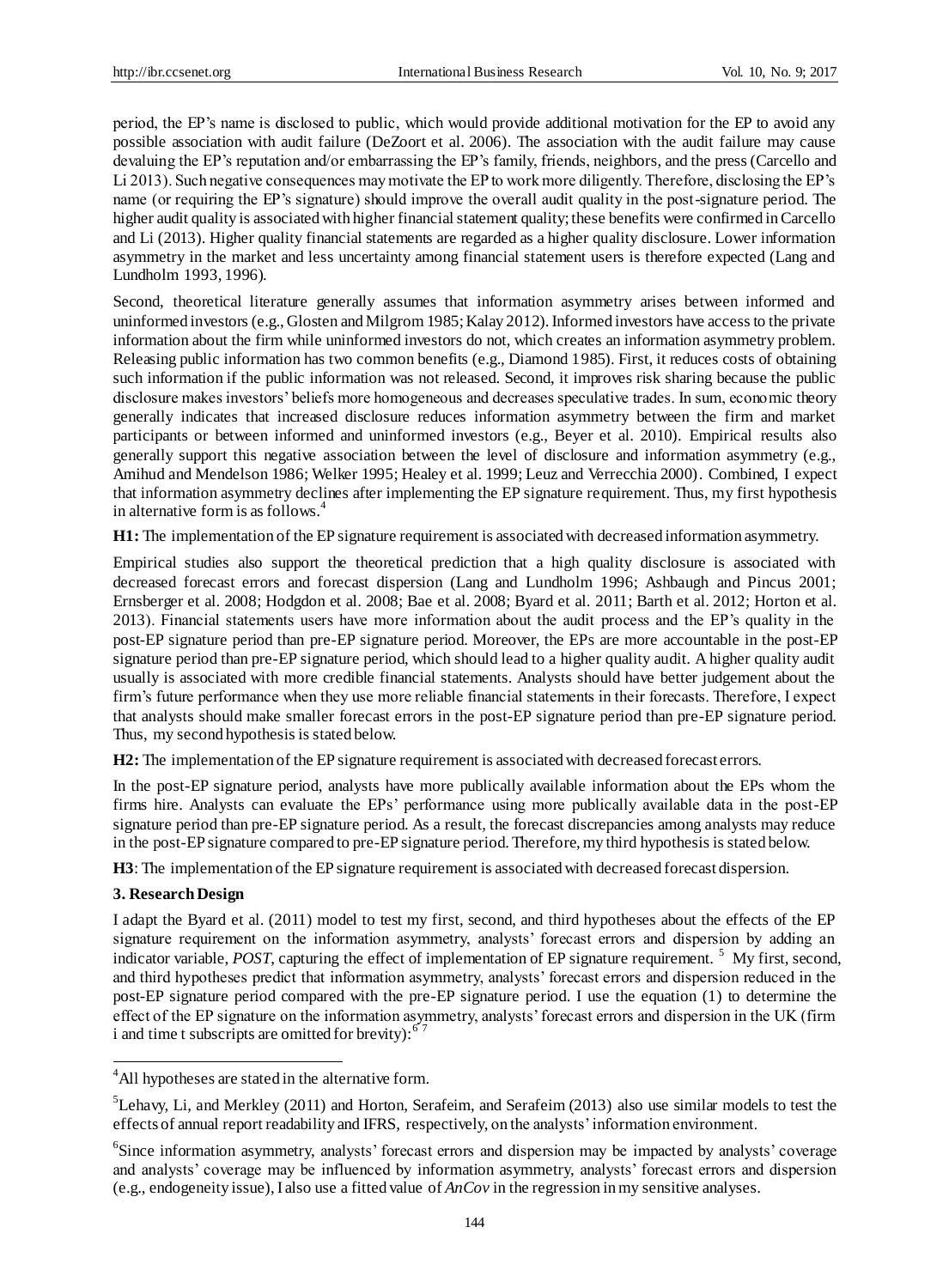# $IS, FE, or Disperson =$  $\beta_0 + \beta_1$ POST +  $\beta_2$ AnCov +  $\beta_3$ Size +  $\beta_4$ ROA +  $\beta_5$ MB +  $\beta_6$ Horizon +  $\beta_7$ Leverage + $\beta_8$ Intangible +  $\beta_9 Big4 + \beta_{10} ABAQ + \varepsilon$  (1)

In the information asymmetry (*IS*), analysts' forecast errors (*FE*), and analysts' forecast dispersion (*Dispersion*) regressions, I control for analysts following (*AnCov*), firm size (*Size*), profitability (*ROA*), growth opportunities (*MB*), forecast horizon (*Horizon*), leverage (*Leverage*), intangible assets (*Intangible*), the Big Four auditor (*Big4*), and accounting information quality (*ABAQ*). Prior research has shown that these variables impact analysts' forecasts in at least some circumstances (Bhushan 1989; O'Brien and Bhushan 1990; Lang and Lundholm 1996; Barth, Kasznik, and McNichols 2001; Byard et al. 2011; Tan et al. 2011).

The firms with more analyst following may have more diversified forecast opinions, subsequently less consensus among analysts. I therefore expect the estimated coefficient on *AnCov* to be positive (e.g., Horton et al. 2013). The larger firms and firms with more analysts following tend to have smaller forecast errors and dispersion, while information asymmetry (*IS*), analysts' forecast errors (*FE*), and analysts' forecast dispersion (*Dispersion*) increase along with increasing forecast horizon (*Horizon*). I do not predict the signs of the estimated coefficients of *ROA*, *MB*, and *Leverage* because of the unclear relationship between *IS*, *FE* and *Dispersion* and these three variables. The firms having large amount of intangible assets tend to have more information asymmetry issues; therefore, analysts tend to have larger forecast errors and more forecast dispersion for these firms. Thus, I expect the estimated coefficient on *Intangible* to be positive in information asymmetry (*IS*), analysts' forecast errors (*FE*) and dispersion (D*ispersion*) regressions. Previous research suggests that firms audited by Big4 auditors tend to have less information asymmetry problem, smaller analysts' forecast errors and dispersion. Therefore, I expect the coefficients on *Big4* to be negative in the information asymmetry (*IS*), analysts' forecast errors (*FE*) and dispersion (*Dispersion*) regressions (e.g., Byard et al. 2011). Following literature, I expect a positive relationship between *IS*, *FE* and *Dispersion* and *ABAQ* (e.g., Lobo, Song, and Stanford 2012).

The *POST* variable captures the effect of the EP signature on the analysts' information environment. If the EP signature requirement improves analysts' information environment in the post-signature period, the coefficient on *POST*,  $\beta_1$  is expected to be negative in equation (1).

# **4. Sample Selection and Descriptive Statistics**

## *4.1 Samples*

1

I collect analysts' forecast data for international firms from the I/B/E/S international detail file, and financial and security data from Global Vantage (GV). <sup>8</sup>

To test my hypotheses 1, 2, and 3, I select all UK firms with required financial data. I then exclude firms in the banking (SIC 6000-6999) and utility (SIC 4813, 4900-4999) industries because they are under different regulations and have different financial structures from other industries. After deleting observations with missing financial statement data from Compustat (1,646) and missing analyst forecast data from I/B/E/S (13,971) over fiscal years of 2004-2014, the final long-term UK test sample is comprised of 5,156 observations. <sup>9</sup> This sample is used to test the long-term effect of requiring an EP's signature in the UK, which is driven by the change in EPs' accountability. On the one hand, the effect of EP signature requirement on accountability should be as long as the requirement stays. On the other hand, the effect of EP signature requirement on the information asymmetry should be a one-time impact. The short-term effect of the EP signature on analysts' information environment should be driven by the change in the information asymmetry. Therefore, I next construct the UK sample to test the short-term effect of the requirement on the outcomes.

I use a balanced panel design to examine the short-term effect of the EP signature requirement on the analysts' information environment over fiscal years of 2008-2010. In particular, I use the last year of pre-signature requirement as a benchmark to compare against the first year of the post-signature requirement. Therefore, I use a balanced panel design by comparing U.K. firms in the last year before the implementation of the signature requirement to the same firms in the first year of the signature requirement. This design can minimize confounding effects that may lead to the association between the EP signature requirement and analysts'

 $7$ Please refer to the details of variable measurements in the Appendex.

<sup>&</sup>lt;sup>8</sup>The analysts' forecasts are the last forecasts made by analysts before the current period earnings announcement date and after the previous period earnings announcement date in the detailed file of I/B/E/S.

<sup>&</sup>lt;sup>9</sup>Although I use financial data for sample firms up to fiscal year end 2015, my samples end 2014 because the calculation of discretionary accruals need one year lead financial data (Francis et al. 2005).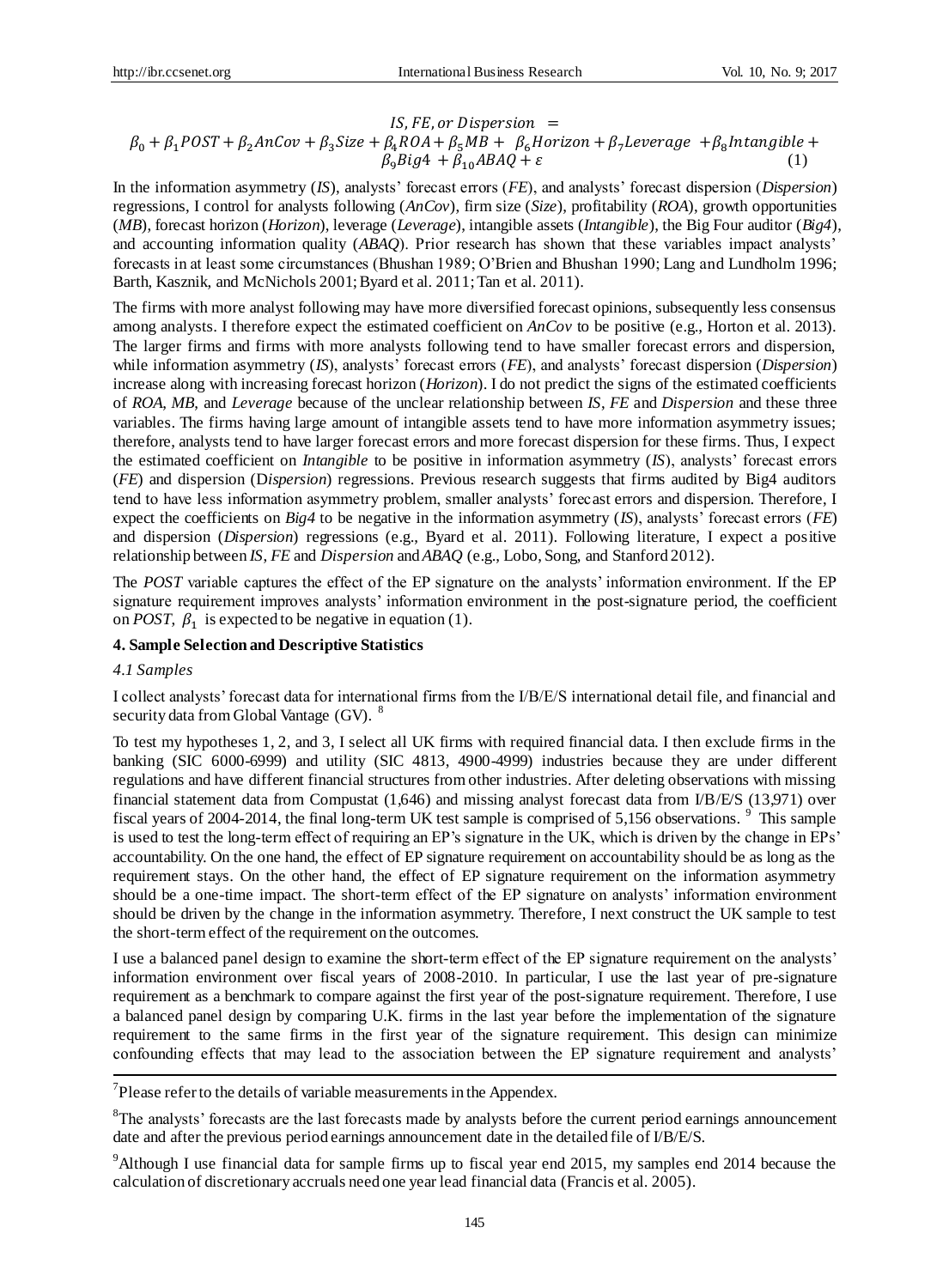information environment, because the comparison is made between a firm itself from the pre-EP signature period to the post-EP signature period. To satisfy the terms of the balanced panel design, I require the firms to have data in both the year prior to the signature and in the first year of the signature requirement (Carcello and Li 2013). These selection criteria lead to a final short-term UK test sample of 756 observations.

To address the concern about the confounding effects that may lead to the changes in the economic outcomes around the passage of the EP signature requirement, I construct control samples. I compare the U.K. firms with firms from the U.S. that has not adopted the EP signature requirement yet. I match the UK firms with U.S. firms based on industry, fiscal year, and size. I also require the long-term and short-term control sample firms meet the same requirements as those used to select long-term and short-term UK test samples. These procedures lead to a matched long-term (short-term) U.S. control sample of 5,156 (756) observations.<sup>10</sup>

Table 1. Sample Determination

Samples used to the effects of the EP signature requirement

| All Compustat UK test group firms for the period of 2004 to 2014 | 22,049   |
|------------------------------------------------------------------|----------|
| Less:                                                            |          |
| Firm-years in the utilities and financial industry               | (1,276)  |
| (SIC 4813, SIC 4900-4999, and SIC 6000-6999)                     |          |
| Less missing observations:                                       |          |
| Missing financial data from Compustat                            | (1,646)  |
| Missing analysts' forecast data from IBES                        | (13,971) |
| Final sample $(long-term)^T$                                     | 5,156    |
| .                                                                |          |

*4.2 Descriptive Statistics* 

1

Tables 2 and 3 report descriptive statistics for the variables of interest over short term (i.e., 2008-2010) and long term (i.e., 2004-2014), respectively. Continuous variables are winsorized at the 1% and 99% levels to minimize the effects of outliers. All variables are presented as scaled in regression models. The Appendix describes all the variables used in my analyses. In both tables, panel A (B) presents the descriptive statistics for observations of the UK test sample in the pre-EP (post-EP) signature period, and panel C (D) presents the descriptive statistics for observations of the US control sample in the pre-EP (post-EP) signature period.

Table 2. Descriptive Statistics for the Short-Term UK Test Sample and US Control Sample

Panel A: UK test sample firms in the pre-signature period (2008-2009)

| Variable <sup>1</sup>                                                  | Mean  | Std. Dev. | Q1    | Median | Q <sub>3</sub> |  |  |  |
|------------------------------------------------------------------------|-------|-----------|-------|--------|----------------|--|--|--|
| $(N=378)$                                                              |       |           |       |        |                |  |  |  |
| <b>IS</b>                                                              | 0.656 | 0.324     | 0.436 | 0.801  | 0.927          |  |  |  |
| FE                                                                     | 0.005 | 0.032     | 0.000 | 0.004  | 0.006          |  |  |  |
| Dispersion                                                             | 0.037 | 0.074     | 0.006 | 0.016  | 0.035          |  |  |  |
| AnCov                                                                  | 2.071 | 0.661     | 1.609 | 2.079  | 2.602          |  |  |  |
| <b>SIZE</b>                                                            | 6.726 | 1.760     | 5.410 | 6.595  | 7.927          |  |  |  |
| <b>ROA</b>                                                             | 0.040 | 0.124     | 0.007 | 0.053  | 0.092          |  |  |  |
| <b>MB</b>                                                              | 1.678 | 3.671     | 0.653 | 1.197  | 2.290          |  |  |  |
| Horizon                                                                | 2.478 | 0.705     | 1.946 | 2.565  | 2.996          |  |  |  |
| Leverage                                                               | 0.601 | 0.217     | 0.462 | 0.616  | 0.737          |  |  |  |
| Intangible                                                             | 0.319 | 0.262     | 0.089 | 0.263  | 0.477          |  |  |  |
| ABAQ                                                                   | 0.119 | 0.125     | 0.042 | 0.082  | 0.157          |  |  |  |
| Panel B: UK test sample firms in the post-signature period (2009-2010) |       |           |       |        |                |  |  |  |
| Variable <sup>1</sup>                                                  | Mean  | Std. Dev. | Q1    | Median | Q <sub>3</sub> |  |  |  |
| $(N=378)$                                                              |       |           |       |        |                |  |  |  |
| <b>IS</b>                                                              | 0.633 | 0.344     | 0.304 | 0.766  | 0.938          |  |  |  |
| FE                                                                     | 0.003 | 0.032     | 0.001 | 0.004  | 0.005          |  |  |  |
| Dispersion                                                             | 0.030 | 0.054     | 0.006 | 0.013  | 0.031          |  |  |  |
| AnCov                                                                  | 2.138 | 0.664     | 1.609 | 2.197  | 2.708          |  |  |  |
| <b>SIZE</b>                                                            | 6.731 | 1.763     | 5.334 | 6.601  | 7.859          |  |  |  |
| <b>ROA</b>                                                             | 0.036 | 0.094     | 0.009 | 0.039  | 0.075          |  |  |  |
| MB                                                                     | 1.860 | 3.962     | 0.972 | 1.610  | 2.797          |  |  |  |
| Horizon                                                                | 2.533 | 0.725     | 1.946 | 2.565  | 3.045          |  |  |  |
| Leverage                                                               | 0.588 | 0.227     | 0.444 | 0.580  | 0.730          |  |  |  |
| Intangible                                                             | 0.283 | 0.224     | 0.082 | 0.251  | 0.436          |  |  |  |
| ABAQ                                                                   | 0.110 | 0.105     | 0.035 | 0.084  | 0.138          |  |  |  |

 $10$ Untabulated sample industry and fiscal year distributions suggest to control for industry and year in my analyses.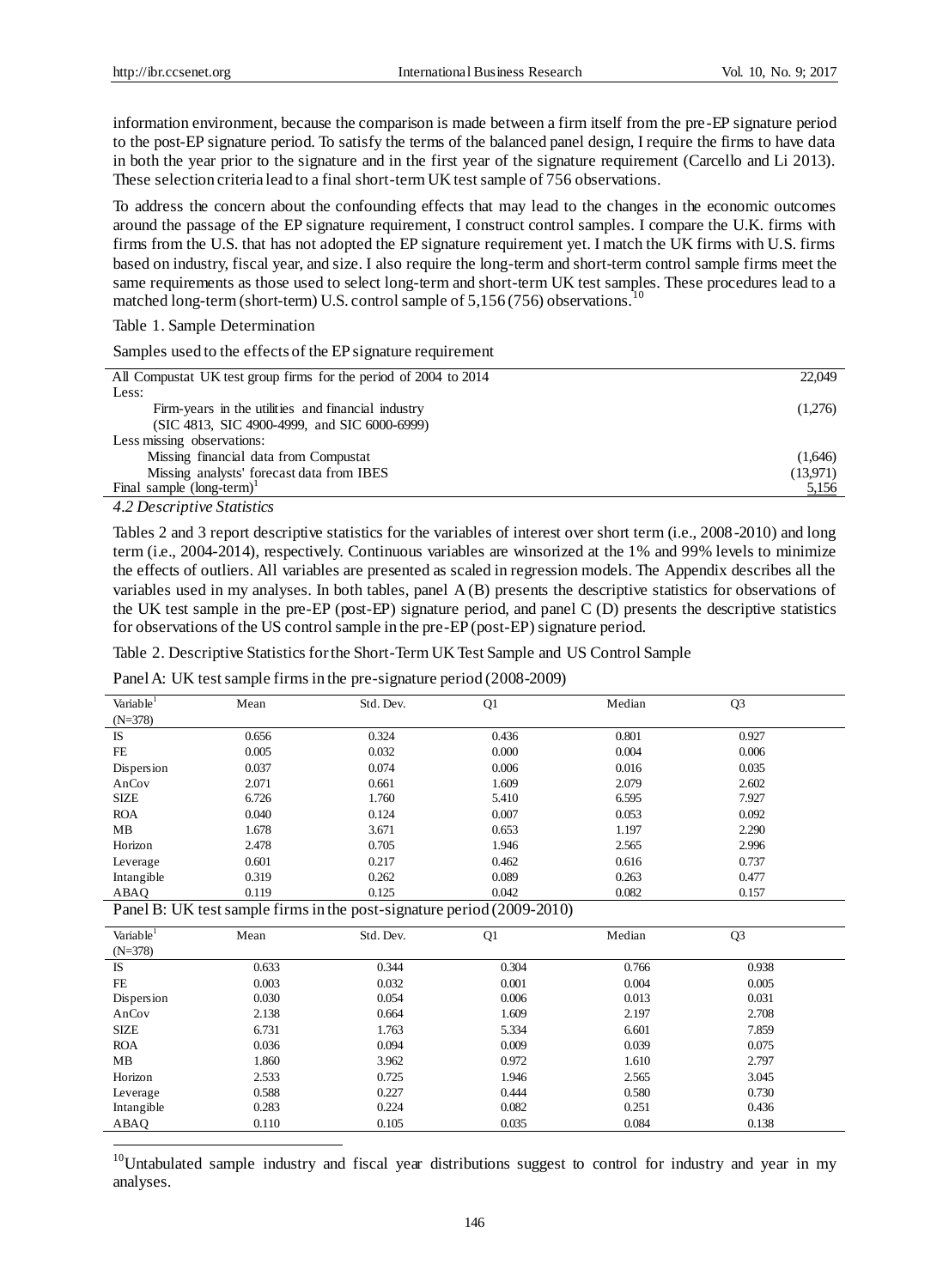|  |  | Panel C: US control sample firms in the pre-signature period (2008-2009) |  |
|--|--|--------------------------------------------------------------------------|--|
|  |  |                                                                          |  |

| Variable <sup>1</sup> | Mean     | Std. Dev.                                                                 | Q1       | Median | Q <sub>3</sub> |  |
|-----------------------|----------|---------------------------------------------------------------------------|----------|--------|----------------|--|
| $(N=378)$             |          |                                                                           |          |        |                |  |
| <b>IS</b>             | 0.767    | 0.264                                                                     | 0.750    | 0.867  | 0.926          |  |
| FE                    | 0.009    | 0.051                                                                     | 0.000    | 0.005  | 0.006          |  |
| Dispersion            | 0.071    | 0.148                                                                     | 0.010    | 0.030  | 0.070          |  |
| AnCov                 | 1.994    | 0.592                                                                     | 1.609    | 1.946  | 2.485          |  |
| <b>SIZE</b>           | 6.721    | 1.770                                                                     | 5.644    | 6.841  | 8.132          |  |
| <b>ROA</b>            | $-0.002$ | 0.184                                                                     | $-0.033$ | 0.043  | 0.093          |  |
| MB                    | 2.040    | 3.410                                                                     | 0.945    | 1.608  | 2.784          |  |
| Horizon               | 2.421    | 0.641                                                                     | 2.079    | 2.708  | 3.091          |  |
| Leverage              | 0.516    | 0.244                                                                     | 0.331    | 0.511  | 0.667          |  |
| Intangible            | 0.195    | 0.216                                                                     | 0.018    | 0.116  | 0.308          |  |
| ABAQ                  | 0.268    | 0.250                                                                     | 0.088    | 0.198  | 0.364          |  |
|                       |          | Panel D: US control sample firms in the post-signature period (2009-2010) |          |        |                |  |
| Variable <sup>1</sup> | Mean     | Std. Dev.                                                                 | Q1       | Median | Q3             |  |
| $(N=378)$             |          |                                                                           |          |        |                |  |
| <b>IS</b>             | 0.706    | 0.223                                                                     | 0.772    | 0.879  | 0.932          |  |
| FE                    | 0.008    | 0.028                                                                     | 0.000    | 0.004  | 0.005          |  |
| Dispersion            | 0.061    | 0.121                                                                     | 0.010    | 0.030  | 0.060          |  |
| AnCov                 | 2.029    | 0.627                                                                     | 1.609    | 1.946  | 2.485          |  |
| <b>SIZE</b>           | 6.763    | 1.785                                                                     | 5.680    | 6.878  | 8.205          |  |
| <b>ROA</b>            | 0.000    | 0.173                                                                     | $-0.021$ | 0.032  | 0.078          |  |
| MB                    | 2.615    | 3.755                                                                     | 1.280    | 1.969  | 3.234          |  |
| Horizon               | 2.584    | 0.646                                                                     | 2.398    | 2.890  | 3.219          |  |
| Leverage              | 0.503    | 0.246                                                                     | 0.320    | 0.498  | 0.649          |  |

Panel E: Comparison between UK and US firms from the pre- to post-EP signature period.

Intangible 0.195 0.208 0.021 0.125 0.316 ABAQ 0.245 0.251 0.079 0.179 0.344

|             | UK            | US.           | UK-US         | UK              | <b>US</b>       | UK-US         |
|-------------|---------------|---------------|---------------|-----------------|-----------------|---------------|
| Variable    | Diff. in Mean | Diff. in Mean | Diff-in-diff  | Diff. in Median | Diff. in Median | Diff-in-diff  |
| $(N=378)$   | (1)           | (2)           | $(3)=(1)-(2)$ | (4)             | (5)             | $(6)=(4)-(5)$ |
| IS          | $-0.023$      | $-0.061*$     | 0.038         | $-0.035$        | $0.012***$      | $-0.047**$    |
| FE          | $-0.002$      | $-0.001$      | $-0.001**$    | 0.000           | $-0.001***$     | 0.001         |
| Dispersion  | $-0.007$      | $-0.010$      | 0.003         | $-0.003$        | 0.000           | $-0.003*$     |
| AnCov       | 0.067         | $0.035*$      | $0.032***$    | 0.118           | 0.000           | 0.118         |
| <b>SIZE</b> | 0.005         | 0.042         | $-0.037$      | 0.006           | 0.037           | $-0.031$      |
| <b>ROA</b>  | $-0.004***$   | 0.002         | $-0.006***$   | $-0.014*$       | $-0.011***$     | $-0.003$      |
| MВ          | 0.182         | $0.575***$    | $-0.393**$    | $0.413***$      | $0.361***$      | 0.052         |
| Horizon     | 0.055         | 0.163         | $-0.108**$    | 0.000           | $0.182*$        | $-0.182**$    |
| Leverage    | $-0.013$      | $-0.013*$     | 0.000         | $-0.036$        | $-0.013**$      | $-0.023*$     |
| Intangible  | $-0.036*$     | $0.000*$      | $-0.036**$    | $-0.012$        | 0.009           | $-0.021**$    |
| ABAO        | $-0.009$      | $-0.023*$     | 0.014         | 0.002           | $-0.019**$      | 0.021         |

Panel A (C) and B (D) report the descriptive statistics for the UK (US) test (control) sample in the pre- and post-EP signature periods, respectively.

Panel E reports the differences in means and median of variables used in the regression analyses for the UK and the US samples from pre- to post-EP signature window. Column (1) and (2) report the differences in the mean values of variables used in the regressions for the UK and US firms, respectively, from pre- to post-EP signature period. Column (3) is the difference between columns (1) and (2). Column (4) and (5) report the differences in the medians of variables used in the regressions for the UK and US firms, respectively, from pre- to post-EP signature period. Column (6) is the difference between columns (4) and (5).

\*, \*\*, \*\*\* indicate that the mean (median) is significantly different at the 0.10, 0.05, and 0.01 levels respectively, using a t-test of means (Wilcoxon Rank Sums test).

<sup>1</sup>See Appendix A for variable definitions

Panels A and B of Table 2 show that the mean values of information asymmetry (*IS*), analysts' forecast errors (*FE*), and analysts' forecast dispersion (*Dispersion*) are 0.656, 0.005, and 0.037 in the pre-EP signature period, respectively, and are 0.633, 0.003, and 0.030 in the post-EP signature period, respectively, for the UK test sample firms over 2008 to 2010. UK firms experience a decline in the profitability in the first year of the post-EP signature period compared to the last year of the pre-EP signature period: the mean value of profitability (*ROA*) is 0.040 (0.036) in the pre- (post-) EP signature period. The median value of growth (*MB*) is 1.197 (1.610) in the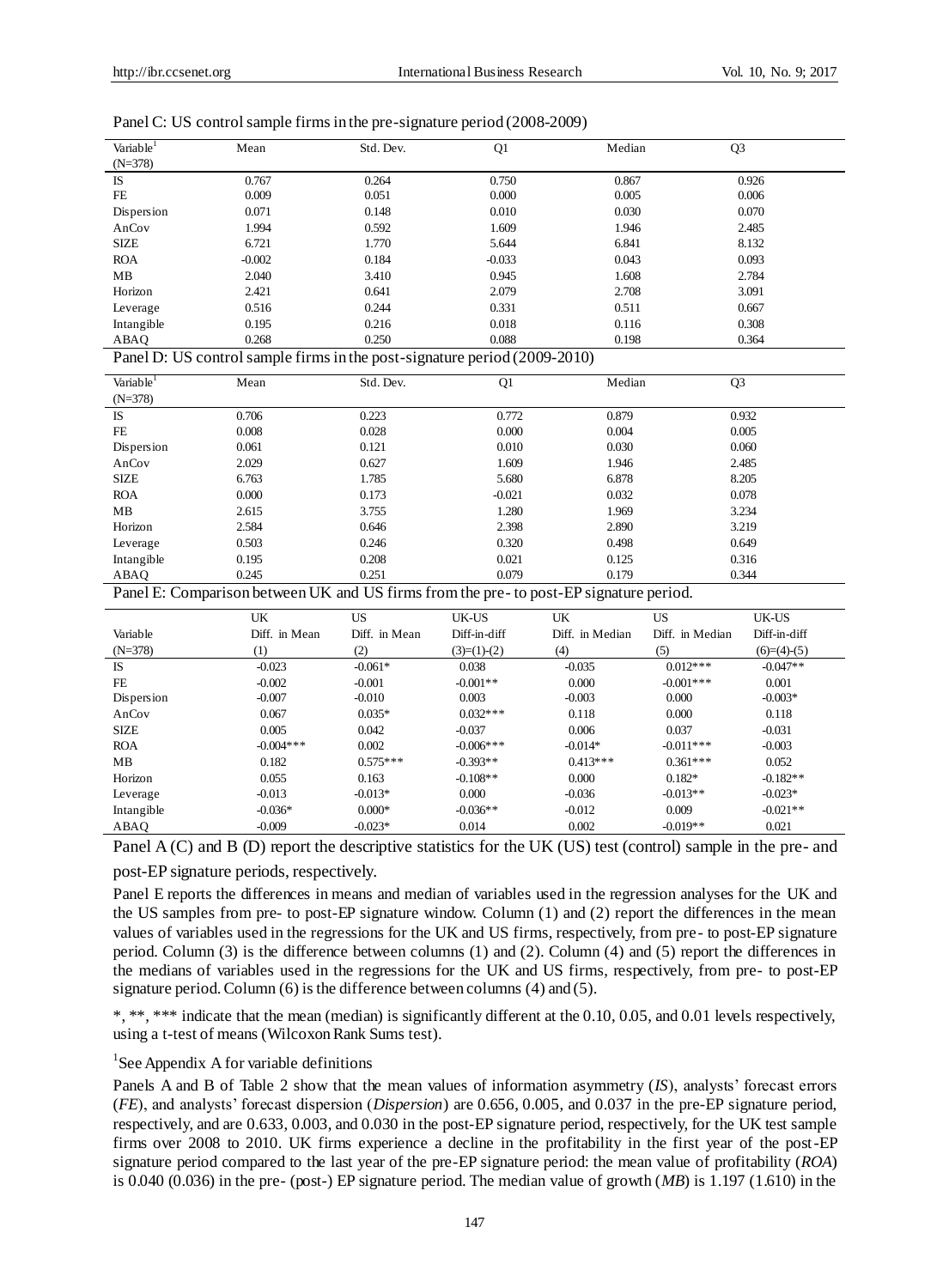pre- (post-) EP signature period, suggesting that there is a significant increase in growth in the first year of the post-EP signature period compared to the last year of the pre-EP signature period. The UK firms also experience a slight decrease in intangible assets from the pre-EP signature period to the post-EP signature period. There is no significant change in other control variables when comparing the last year of the pre-EP signature period to the first year of the post-EP signature period.

Panels C and D of Table 2 show that the median values of information asymmetry *(IS*), analysts' forecast errors (*FE*), and analysts' forecast dispersion (*Dispersion*) are 0.867, 0.005, and 0.030 in the pre-EP signature period respectively, and are 0.879, 0.004, and 0.030 in the post-EP signature period, respectively, for the U.S. control sample firms from 2008 to 2010. These results indicate that the U.S. firms experience an increase in the information asymmetry and a decrease in analysts' forecast errors in the post-EP signature period compared to the pre-EP signature period, and these changes are statistically significant at 0.01 levels. The mean values of log values of the number of analysts' coverage (*AnCov*) are 1.994 and 2.029 in the pre- and post-signature period, respectively, indicating that the number of analysts following a firm significantly  $(P$ -value  $< 0.1)$  increase in the post-EP signature period compared with the pre-EP signature period. Results in Panel C and D of Table 2 also show that the U.S. firms had significant increases in growth (*MB*, P-value < 0.01) and accruals quality (*ABAQ*, P-value < 0.1) as well as a significant decrease in leverage (*Leverage*, P-value < 0.1) in the post-EP signature period compared with the pre-EP signature period.

I then compare the differences in changes of mean and median values of variables for the UK test firms to those for the U.S. control firms from pre- to post-EP signature period, which are reported in Panel E of Table 2. Columns 1 (2) and 4 (5) report the differences in mean and median values of variables, respectively, for the UK (US) sample firms from the pre- to post- EP signature period. Column 3 (6) is the difference between columns 1 (4) and 2 (5). I find that the UK test sample firms have significantly more decline in the median value of *IS* and marginally significant more decrease in the mean value of Dispersion than US control firms from the pre- to post-EP signature period. The UK test sample firms also have significantly more increase in analysts' coverage than the US control firms from the pre- to post-EP signature period. The UK test sample firms experience a decreases in profitability (*ROA*, P-value <0.01) from the pre- to post-EP signature period, but US control sample firms do not. The US control firms have a significant increase in the growth rate (*MB*, P-value <0.01) from the pre- to post-EP signature period, but the UK firms do not. The UK firms experience less increase in forecast horizon but more decease in intangible assets than the US firms from the pre- to post-EP signature period. These differences in control variables between the UK and US firms suggest that the changes in the economic characteristics do not likely drive the changes in analysts' information environment for the UK firms.

Table 3. Descriptive Statistics for the Long-Term UK Test Sample and US Control Sample

| Variable <sup>1</sup> | Mean  | Std. Dev. | Q <sub>1</sub> | Median | Q <sub>3</sub> |  |
|-----------------------|-------|-----------|----------------|--------|----------------|--|
| $(N=2,580)$           |       |           |                |        |                |  |
| IS                    | 0.653 | 0.330     | 0.416          | 0.800  | 0.921          |  |
| FE                    | 0.010 | 0.056     | 0.001          | 0.004  | 0.006          |  |
| Dispersion            | 0.034 | 0.067     | 0.007          | 0.015  | 0.035          |  |
| AnCov                 | 1.474 | 0.783     | 0.693          | 1.099  | 2.079          |  |
| <b>SIZE</b>           | 5.765 | 2.117     | 4.265          | 5.506  | 7.020          |  |
| <b>ROA</b>            | 0.026 | 0.170     | 0.004          | 0.050  | 0.097          |  |
| MВ                    | 2.764 | 4.170     | 1.104          | 1.977  | 3.299          |  |
| Horizon               | 2.625 | 0.777     | 1.946          | 2.639  | 3.219          |  |
| Leverage              | 0.543 | 0.239     | 0.372          | 0.538  | 0.692          |  |
| Intangible            | 0.268 | 0.301     | 0.030          | 0.162  | 0.408          |  |
| ABAQ                  | 0.143 | 0.149     | 0.044          | 0.095  | 0.189          |  |

| Panel A: UK test sample firms in the pre-signature period (2004-2009) |  |
|-----------------------------------------------------------------------|--|
|-----------------------------------------------------------------------|--|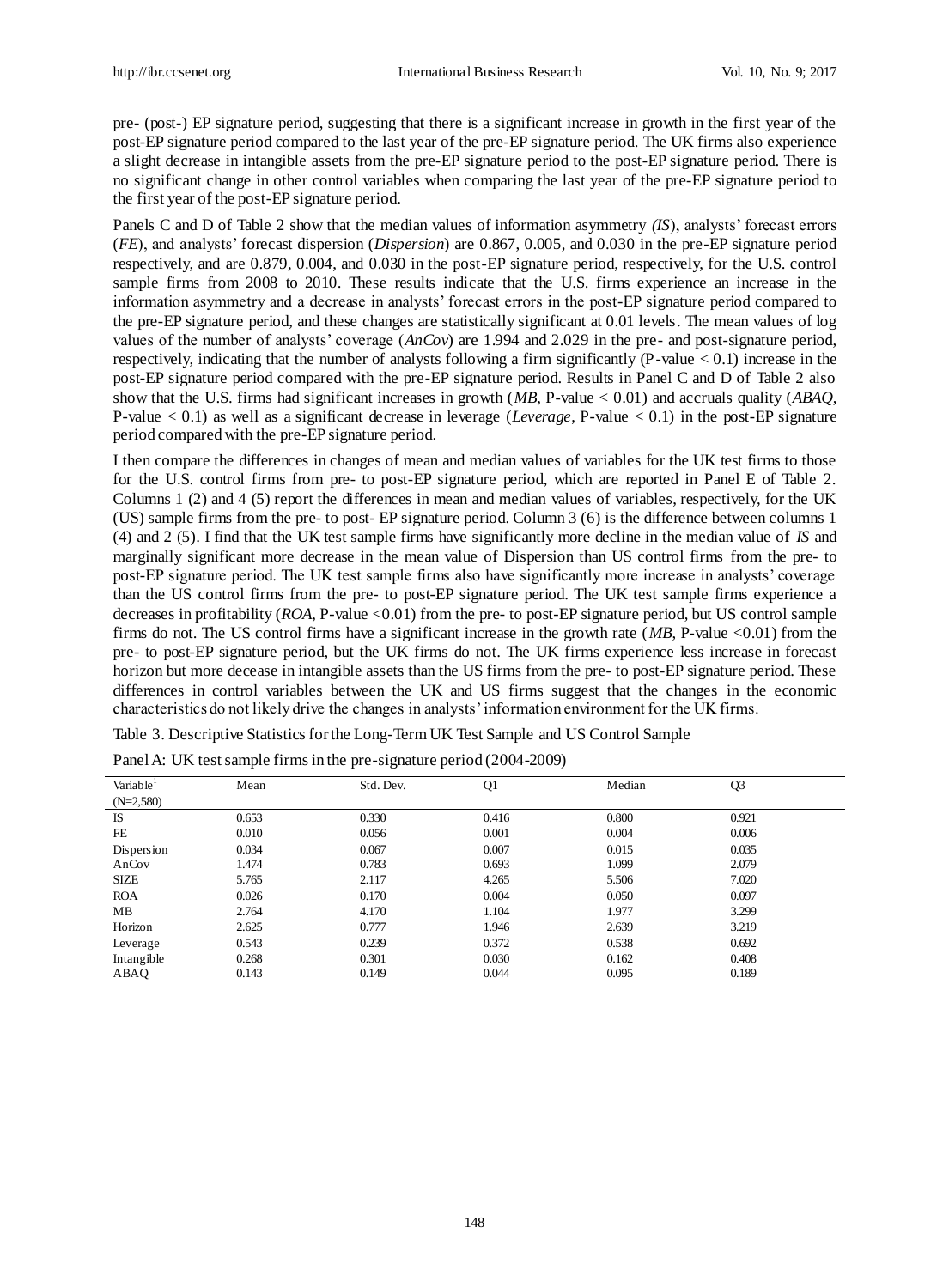# Panel B: UK test sample firms in the post-signature period (2009-2014)

| Variable <sup>1</sup>                                                                  | Mean                       | Std. Dev.      | Q1                        | Median          | Q <sub>3</sub>     |                |  |  |  |
|----------------------------------------------------------------------------------------|----------------------------|----------------|---------------------------|-----------------|--------------------|----------------|--|--|--|
| $(N=2,576)$                                                                            |                            |                |                           |                 |                    |                |  |  |  |
| IS                                                                                     | 0.637                      | 0.346          | 0.326                     | 0.786           |                    | 0.937          |  |  |  |
| FE                                                                                     | 0.008                      | 0.061          | 0.001                     | 0.003           |                    | 0.005          |  |  |  |
| Dispersion                                                                             | 0.035                      | 0.066          | 0.006                     | 0.014           |                    | 0.034          |  |  |  |
| AnCov                                                                                  | 1.722                      | 0.842          | 1.099                     | 1.609           |                    | 2.398          |  |  |  |
| <b>SIZE</b>                                                                            | 5.921                      | 2.178          | 4.377                     | 5.743           |                    | 7.310          |  |  |  |
| <b>ROA</b>                                                                             | 0.006                      | 0.199          | $-0.002$                  | 0.040           |                    | 0.087          |  |  |  |
| MB                                                                                     | 2.640                      | 4.165          | 0.978                     | 1.740           |                    | 3.134          |  |  |  |
| Horizon                                                                                | 2.578                      | 0.699          | 1.946                     | 2.639           |                    | 3.091          |  |  |  |
| Leverage                                                                               | 0.514                      | 0.249          | 0.340                     | 0.499           |                    | 0.673          |  |  |  |
| Intangible                                                                             | 0.288                      | 0.282          | 0.051                     | 0.216           |                    | 0.453          |  |  |  |
| ABAQ                                                                                   | 0.129                      | 0.134          | 0.042                     | 0.093           |                    | 0.170          |  |  |  |
| Panel C: US control sample firms in the pre-signature period (2004-2009)               |                            |                |                           |                 |                    |                |  |  |  |
| Variable <sup>1</sup>                                                                  | Mean                       | Std. Dev.      | Q1                        | Median          | Q <sub>3</sub>     |                |  |  |  |
| $(N=2,580)$                                                                            |                            |                |                           |                 |                    |                |  |  |  |
| <b>IS</b>                                                                              | 0.764                      | 0.249          | 0.751                     | 0.858           |                    | 0.919          |  |  |  |
| FE                                                                                     | 0.011                      | 0.060          | 0.001                     | 0.005           |                    | 0.007          |  |  |  |
| Dispersion                                                                             | 0.083                      | 0.190          | 0.010                     | 0.030           |                    | 0.060          |  |  |  |
| AnCov                                                                                  | 1.706                      | 0.737          | 1.099                     | 1.609           |                    | 2.303          |  |  |  |
| <b>SIZE</b>                                                                            | 5.766                      | 2.045          | 5.293                     | 6.675           |                    | 8.054          |  |  |  |
| <b>ROA</b>                                                                             | $-0.009$                   | 0.229          | $-0.009$                  | 0.035           |                    | 0.089          |  |  |  |
| MB                                                                                     | 2.786                      | 3.893          | 1.298                     | 2.076           |                    | 3.428          |  |  |  |
| Horizon                                                                                | 2.612                      | 0.696          | 2.079                     | 2.639           |                    | 3.045          |  |  |  |
| Leverage                                                                               | 0.534                      | 0.274          | 0.323                     | 0.520           |                    | 0.720          |  |  |  |
| Intangible                                                                             | 0.185                      | 0.242          | 0.010                     | 0.081           |                    | 0.279          |  |  |  |
|                                                                                        |                            |                |                           |                 |                    |                |  |  |  |
| ABAO                                                                                   | 0.293                      | 0.277          | 0.097                     | 0.213           |                    | 0.398          |  |  |  |
| Panel D: US control sample firms in the post-signature period (2009-2014)              |                            |                |                           |                 |                    |                |  |  |  |
| Variable <sup>1</sup>                                                                  | Mean                       | Std. Dev.      | Q1                        | Median          |                    | Q <sub>3</sub> |  |  |  |
| $(N=2,576)$                                                                            |                            |                |                           |                 |                    |                |  |  |  |
| IS                                                                                     | 0.779                      | 0.215          | 0.774                     |                 | 0.878              | 0.935          |  |  |  |
| ${\rm FE}$                                                                             | 0.012                      | 0.056          | 0.002                     |                 | 0.004              | 0.006          |  |  |  |
| Dispersion                                                                             | 0.085                      | 0.177          | 0.010                     |                 | 0.030              | 0.070          |  |  |  |
| AnCov                                                                                  | 1.822                      | 0.789          | 1.099                     |                 | 1.792              | 2.485          |  |  |  |
| <b>SIZE</b>                                                                            | 5.941                      | 2.137          | 5.555                     |                 | 7.000              | 8.425          |  |  |  |
| <b>ROA</b>                                                                             | $-0.025$                   | 0.256          | $-0.018$                  |                 | 0.028              | 0.076          |  |  |  |
| MB                                                                                     | 2.878                      | 4.527          | 1.155                     |                 | 1.930              | 3.422          |  |  |  |
|                                                                                        |                            |                |                           |                 |                    |                |  |  |  |
| Horizon                                                                                | 2.627<br>0.543             | 0.698<br>0.273 | 1.946                     |                 | 2.639              | 3.219          |  |  |  |
| Leverage                                                                               |                            |                | 0.336<br>0.530            |                 |                    | 0.726          |  |  |  |
| Intangible                                                                             |                            |                |                           |                 |                    |                |  |  |  |
|                                                                                        | 0.188                      | 0.239          | 0.010                     |                 | 0.089              | 0.295          |  |  |  |
| ABAQ                                                                                   | 0.276                      | 0.275          | 0.092                     |                 | 0.205              | 0.391          |  |  |  |
| Panel E: Comparison between UK and US firms from the pre- to post-EP signature period. |                            |                |                           |                 |                    |                |  |  |  |
|                                                                                        | UK                         | <b>US</b>      | UK-US                     | UK              | <b>US</b>          | UK-US          |  |  |  |
| Variable                                                                               | Diff. in Mean              | Diff. in Mean  | Diff-in-diff              | Diff. in Median | Diff. in Median    | Diff-in-diff   |  |  |  |
| $(N=2,580)$                                                                            | (1)                        | (2)            | $(3)=(1)-(2)$             | (4)             | (5)                | $(6)=(4)-(5)$  |  |  |  |
| IS                                                                                     | $-0.016*$                  | $0.015***$     | $-0.031***$               | $-0.014$        | $0.020***$         | $-0.034***$    |  |  |  |
| FE                                                                                     | $-0.002$                   | 0.001          | $-0.003***$               | $-0.001$        | $-0.001$           | 0.000          |  |  |  |
| Dispersion                                                                             | 0.001                      | 0.002          | $-0.001**$                | $-0.001***$     | 0.000              | $-0.001**$     |  |  |  |
| AnCov                                                                                  | $0.248***$                 | $0.116***$     | $0.132**$                 | $0.510***$      | $0.183***$         | $0.327***$     |  |  |  |
| <b>SIZE</b>                                                                            | $0.156***$                 | $0.175***$     | $-0.019$                  | $0.237***$      | $0.325***$         | $-0.088$       |  |  |  |
|                                                                                        | $-0.020$ ***               | $-0.016***$    | $-0.004$                  | $-0.010***$     | $-0.007***$        | $-0.003$       |  |  |  |
| <b>ROA</b><br>MB                                                                       | $-0.124$                   | $0.092**$      | $-0.216**$                | $-0.237***$     | $-0.146***$        | $-0.091**$     |  |  |  |
| Horizon                                                                                |                            | 0.015          |                           | 0.000           |                    | 0.000          |  |  |  |
| Leverage                                                                               | $-0.047***$<br>$-0.029***$ | $0.009***$     | $-0.062***$<br>$-0.038**$ | $-0.039***$     | 0.000<br>$0.010**$ | $-0.049***$    |  |  |  |

Panel A (C) and B (D) report the descriptive statistics for the UK (US) test (control) sample in the pre- and post-EP signature periods, respectively.

ABAQ -0.014\*\*\* -0.017\*\* 0.003 -0.002\*\* -0.008\*\* 0.006

Panel E reports the differences in means and medians of variables used in the regression analyses for the UK and the US samples from pre- to post-EP signature window. Column (1) and (2) report the differences in the mean values of variables used in the regressions for the UK and US firms, respectively, from pre- to post-EP signature period. Column (3) is the difference between columns (1) and (2). Column (4) and (5) report the differences in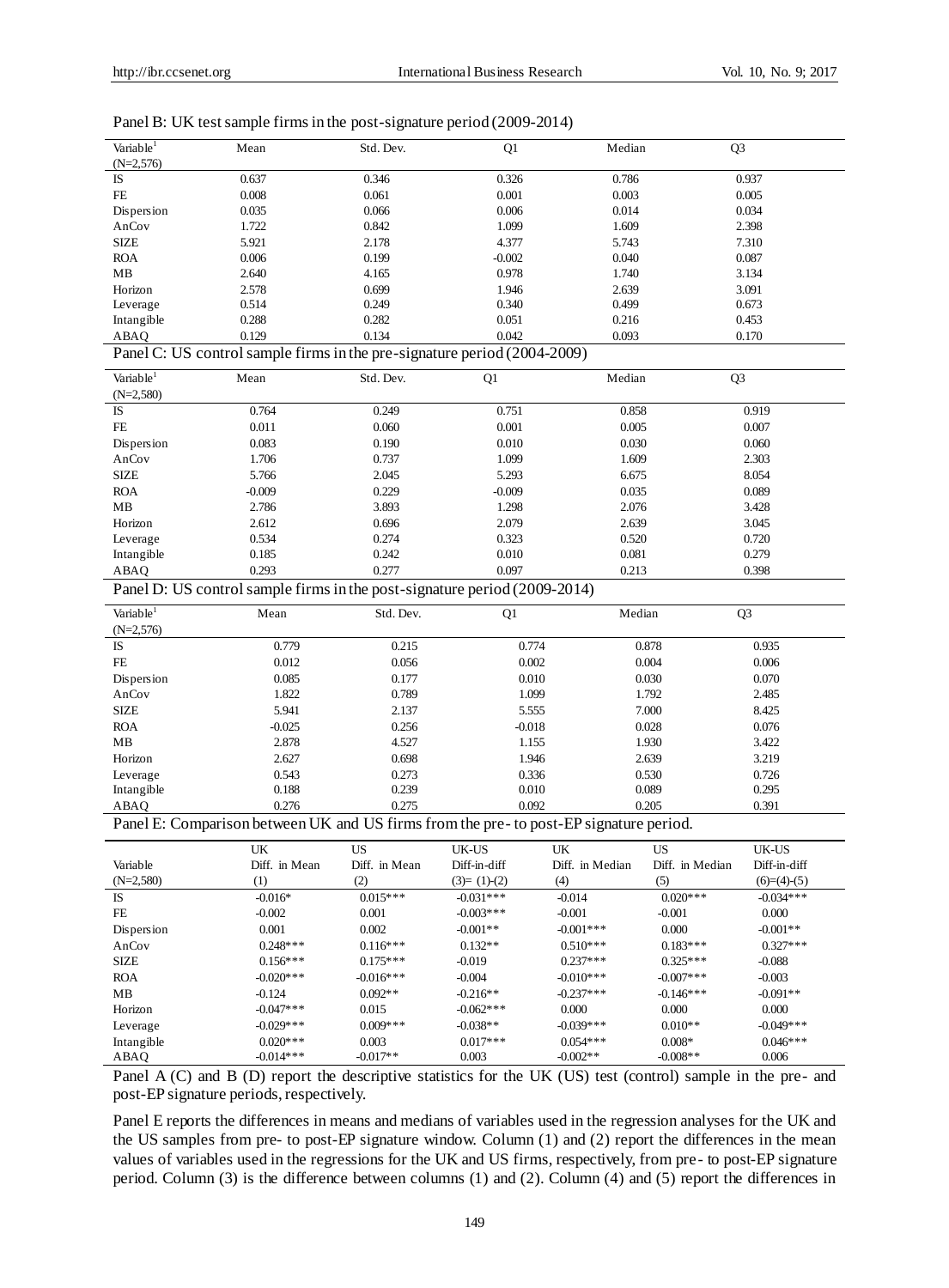the medians of variables used in the regressions for the UK and US firms, respectively, from pre- to post-EP signature period. Column (6) is the difference between columns (4) and (5).

\*, \*\*, \*\*\* indicate that the mean (median) is significantly different at the 0.10, 0.05, 0.01 level respectively, using a two-tiled t-test of means (Wilcoxon Rank Sums test).

 $<sup>1</sup>$  See Appendix A for variable definitions</sup>

Panels A and B of Table 3 show that the UK test firms have a marginally significant (P-value <0.1) decrease in the mean values of information asymmetry in the post-EP signature period compared with the pre-EP signature period. These results support my hypotheses 1 over the long-term (i.e., 2004-2014). The UK test sample firms also experience significant increases in analyst coverage (*AnCov*, P-value < 0.01), size (*Size*, P-value < 0.01), intangible assets (*Intangible*, P-value < 0.01), and accruals quality (*ABAQ*, P-value < 0.01), but experience decreases in mean values of profitability (*ROA*, P-value < 0.01), forecast horizon (*Horizon*, P-value < 0.01), and leverage (*Leverage*, P-value < 0.01) in the post-EP signature period compared with pre-EP signature period.

Panels C and D of Table 3 show that, for the U.S. control firms, the changes in the mean values of variables in the regressions over the long-term period (i.e., 2004-2014) are similar to those over the short-term period (i.e., 2008-2010). The U.S. control firms experienced a significant increase in the information asymmetry (P-value < 0.01), analyst coverage (P-value  $< 0.01$ ), size (P-value  $< 0.01$ ), growth (P-value  $< 0.01$ ), leverage (P-value  $<$ 0.01), accruals quality (P-value  $< 0.05$ ), and leverage (P-value  $< 0.01$ ) in the post-EP signature period compared to the pre-EP signature period.

Similar to my analyses for the differences between the two samples (i.e., test vs. control) over the short-term period, the analyses for two samples over the long-term period show that the UK test sample firms experience more decline in information asymmetry (*IS*, P-values <0.01), and additional decreases in analysts forecast errors (*FE*, P-value <0.01) and forecast dispersion (*Dispersion*, P-values <0.05) than the US firms from the pre- to post-EP signature period. The UK firms experience greater increase in analyst coverage (*AnCov*, P-value <0.05) than the US firms from the pre-EP to the post-EP signature period. The US firms have more increase in the growth (*MB*, P-value <0.05), forecast horizon (*Horizon*, P-value<0.01), and leverage (P-value <0.05), as well as less increase in intangible assets (P-value <0.01) than the UK firms from the pre- to post-EP signature period.

| $\overline{C}$ K itst sample (0 ket 2004-2014) used to test 111-115 |          |                |          |          |          |          |          |          |          |          |          |          |
|---------------------------------------------------------------------|----------|----------------|----------|----------|----------|----------|----------|----------|----------|----------|----------|----------|
| Variable <sup>1</sup>                                               |          | $\overline{c}$ | 3        | 4        | 5        | 6        | 7        | 8        | 9        | 10       | 11       | 12       |
| $(n=5,156)$                                                         |          |                |          |          |          |          |          |          |          |          |          |          |
| $1$ IS                                                              |          | $-0.100$       | 0.263    | $-0.021$ | 0.492    | 0.419    | 0.211    | 0.105    | 0.006    | 0.080    | $-0.040$ | $-0.050$ |
| 2 FE                                                                | 0.176    |                | 0.098    | $-0.012$ | $-0.120$ | $-0.097$ | $-0.245$ | $-0.041$ | 0.057    | 0.021    | $-0.020$ | 0.033    |
| 3 Dispersion                                                        | 0.489    | 0.101          |          | 0.002    | 0.236    | 0.316    | 0.001    | $-0.014$ | $-0.007$ | 0.011    | $-0.142$ | $-0.047$ |
| 4 POST                                                              | 0.009    | 0.008          | $-0.042$ |          | 0.164    | 0.052    | $-0.035$ | $-0.018$ | $-0.042$ | $-0.059$ | 0.025    | $-0.050$ |
| 5 AnCov                                                             | 0.573    | $-0.046$       | 0.380    | 0.167    |          | 0.803    | 0.240    | 0.096    | $-0.065$ | 0.268    | $-0.009$ | $-0.167$ |
| 6 Size                                                              | 0.476    | $-0.054$       | 0.430    | 0.057    | 0.795    |          | 0.285    | $-0.038$ | $-0.057$ | 0.369    | $-0.037$ | $-0.183$ |
| 7 ROA                                                               | 0.208    | $-0.182$       | 0.030    | $-0.045$ | 0.245    | 0.178    |          | $-0.025$ | $-0.022$ | 0.069    | 0.008    | $-0.048$ |
| 8 MB                                                                | 0.206    | $-0.002$       | 0.044    | $-0.050$ | 0.199    | 0.030    | 0.325    |          | 0.011    | 0.063    | $-0.028$ | 0.002    |
| 9 Horizon                                                           | 0.014    | 0.018          | $-0.008$ | $-0.033$ | $-0.053$ | $-0.044$ | $-0.011$ | 0.012    |          | 0.002    | 0.003    | 0.037    |
| 10 Leverage                                                         | 0.101    | $-0.038$       | 0.094    | $-0.063$ | 0.283    | 0.415    | $-0.006$ | 0.099    | 0.000    |          | $-0.106$ | 0.057    |
| 11 Intangible                                                       | $-0.012$ | 0.011          | $-0.189$ | 0.067    | 0.078    | 0.031    | 0.048    | 0.027    | $-0.005$ | $-0.030$ |          | $-0.013$ |
| 12 ABAO                                                             | $-0.080$ | 0.000          | $-0.064$ | $-0.027$ | $-0.144$ | $-0.163$ | 0.025    | 0.012    | 0.037    | 0.042    | $-0.054$ |          |

UK test sample (over 2004-2014) used to test H1-H3

Table 4. Pearson above (Spearman below) Matrices for the UK Test Samples

Bolded estimates are significant at the 5 percent level, based on a two-tiled t-test.

<sup>1</sup>See Appendix A for variable definitions

<u>.</u>

Table 4 reports the Pearson (above the diagonal) and Spearman (below the diagonal) correlations among the model variables used to test H1-H3. The dependent variables (*IS*, *FE*, and *Dispersion*) are significantly positively associated with each other, which are consistent with my expectation. The Spearman correlation coefficient between *POST* and *Dispersion* is -0.042 (P-value  $<$  0.01), consistent with H3.<sup>11</sup> All statistically significant correlations between variables are less than 0.5 with the exception of *Size* and *AnCov* (correlation of 0.803, P-value  $<$ 0.01). This is not surprising because larger firms are expected to have high analyst coverage.<sup>12</sup>

<sup>&</sup>lt;sup>11</sup>The Spearman correlation coefficient is defined as the [Pearson correlation coefficient](https://en.wikipedia.org/wiki/Pearson_product-moment_correlation_coefficient) between the ranked [variables](https://en.wikipedia.org/wiki/Ranking) and is a [nonparametric](https://en.wikipedia.org/wiki/Non-parametric_statistics) measure of [statistical dependence](https://en.wikipedia.org/wiki/Correlation_and_dependence) between two [variables.](https://en.wikipedia.org/wiki/Variable_(mathematics)#Applied_statistics)

<sup>&</sup>lt;sup>12</sup>I therefore use the fitted value of  $AnCov$  in my regression analyses rather than the raw value of  $AnCov$  in the sensitivity analyses.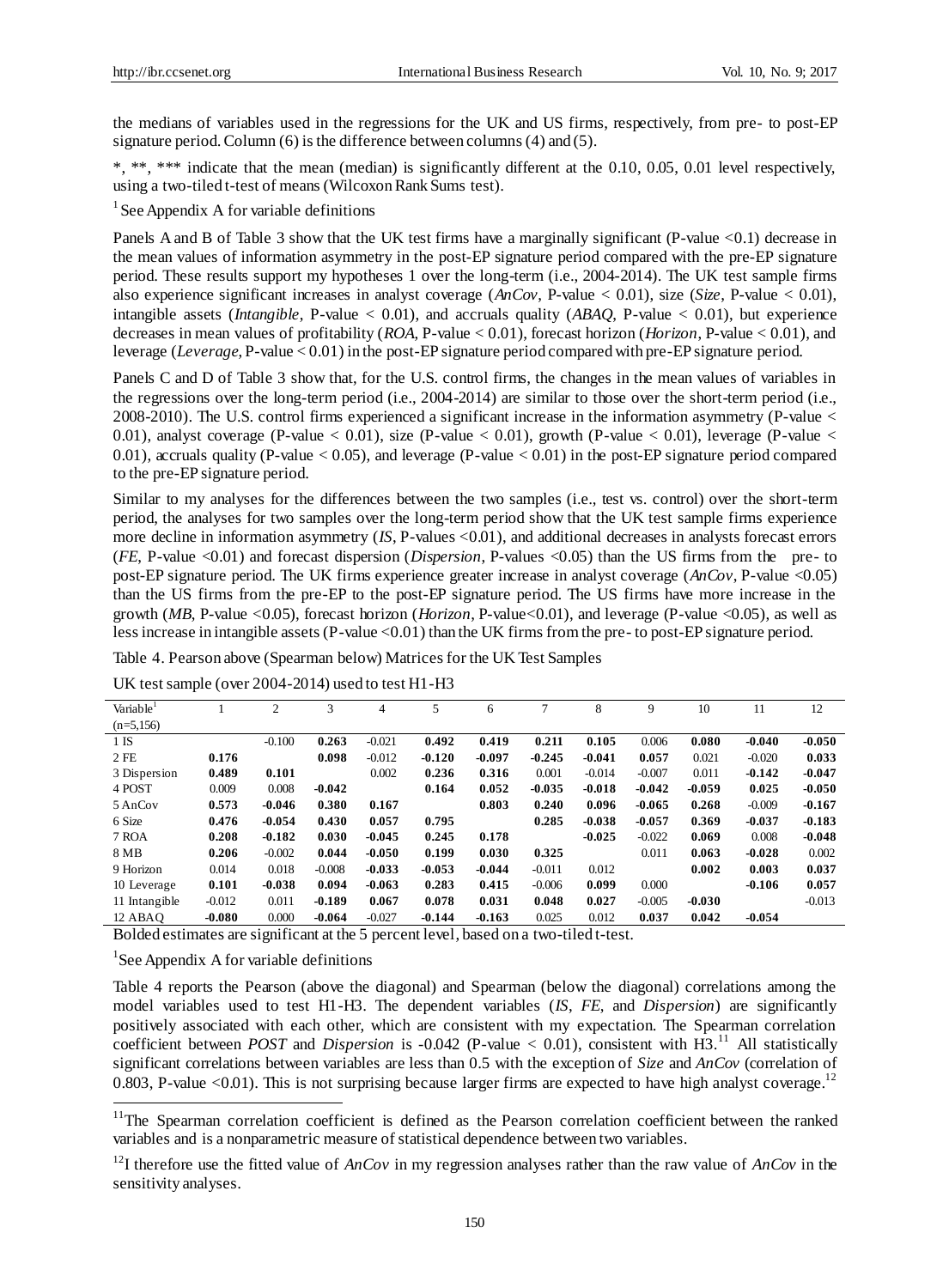<u>.</u>

Thus, these correlation results indicate that multicollinearity should not compromise inferences.

#### **5. Results and Analyses**

#### *5.1 Tests of EP Signature Requirement*

Panels A and B of Table 5 report the panel OLS regression results with clustering the standard errors by firm to account for the possible correlation of regression residuals (Petersen 2009). Equations (1) and (2) test the effects of the EP signature requirement on information asymmetry (*IS*) as well as analysts' forecast errors (*FE*) and forecast dispersion (*Dispersion*) in the UK. In Panel A of Table 5, when using a balanced panel design to test H1-H3 over a short period (i.e., 2008-2010), the adjusted R-squares are 0.337, 0.129, and 0.457 for the *IS*, *FE*, and *Dispersion* models, respectively, which are comparable with previous studies (Horton et al. 2013; Byard et al. 2011).

The estimated coefficients on *POST*, the variable capturing the EP signature effect, are  $-0.023$  (P-value  $> 0.1$ ), -0.011 (P-value < 0.05), and -0.008 (P-value < 0.05) for the information asymmetry (*IS*), forecast errors (*FE*), and dispersion (*Dispersion*) regressions, respectively, indicating that *FE* and *Dispersion* decrease 0.011 unit and 0.008 unit, respectively, in the post-EP signature period compared to the pre-EP signature period. These findings suggest that following the implementation of the EP signature requirement, analysts' forecast errors and dispersion decrease, supporting my H2 and H3 over the period of 2008-2010.

The coefficient on  $AnCov$  in the *IS* regression is 0.222 (P-value  $< 0.01$ ), the sign of which is consistent with my expectation and previous study (Horton et al. 2013). The coefficient on *ROA* is significant in the *IS* (0.414, P-value  $< 0.01$ ) and *FE* (0.279, P-value  $< 0.01$ ) regressions. The coefficient on *Size* is -0.011 (P-value  $< 0.01$ ) in the *Dispersion* regression,

In Panel B of Table 5, when I test H1-H3 over a long period (i.e., 2004-2014), the estimated coefficients on *POST*, the variable capturing the EP signature effect, are -0.034 (P-value < 0.01), -0.007 (P-value < 0.01), and -0.004 (P-value < 0.01) for the information asymmetry (*IS*), forecast errors (*FE*), and dispersion (*Dispersion*) regressions, respectively. These results indicate that following the implementation of the EP signature requirement, the information asymmetry, analysts' forecast errors, and analysts' forecast dispersion decrease by 0.034 units, 0.007 units, and 0.004 units, respectively, supporting my H1, H2, and H3 over the period of 2004-2014.

The coefficient on *AnCov* in the *IS* regression is 0.202 (P-value < 0.01), consistent with my expectation and previous study (Horton et al. 2013). The coefficients on *Size*, *ROA*, *MB*, *Big4* in the *IS* regression are -0.014  $(P-value < 0.01)$ , 0.275 (P-value  $< 0.01$ ), 0.004 (P-value  $< 0.01$ ), and -0.037 (P-value  $< 0.1$ ), respectively, which are consistent with my expectation. Among the control variables in the *FE* regression, the coefficients on *AnCov*  $(-0.012, \text{ P-value} < 0.01), \text{ Size } (-0.003, \text{ P-value} < 0.05), \text{ ROA } (-0.058, \text{ P-value} < 0.01)^{13}, \text{ Intangible } (0.008, \text{ P-value} < 0.01)^{13}, \text{ Intangible } (0.008, \text{ P-value} < 0.01)^{13}$ P-value < 0.1), *Big4* (-0.014, P-value < 0.01) are statistically significant. Signs of coefficients of *AnCov*, *Intangible*, and *Big4* are consistent with my expectation that firms followed by more analysts and audited by Big4 audit firms tend to have smaller analyst forecast errors while firms with a larger proportion of intangible assets are more likely to have larger analyst forecast errors. Similarly, among the control variables in the *Dispersion* regression, the coefficients on *Size* (-0.010, P-value < 0.01) and *Intangible* (0.012, P-value < 0.01) are consistent with my expectation (Byard et al. 2011).

In sum, results in Table 5 support my H2 and H3 over a short period, as well as H1, H2, and H3 over a long period.

Table 5. Regressions of Analysts' Information Environment on the EP Signature Requirement for the UK Test Firms

*IS, FE, or Disversion* =  
\n
$$
\beta_0 + \beta_1 POST + \beta_2 AnCov + \beta_3 Size + \beta_4 ROA + \beta_5 MB + \beta_6 Horizon +
$$
\n
$$
\beta_7 Leverage + \beta_8 Intangible + \beta_9 Big4 + \beta_{10} ABAQ + \varepsilon
$$
\n(2)

<sup>&</sup>lt;sup>13</sup>The sign of *ROA* in the *FE* regression over long-term is different from that over short-term. This result is not surprising because the short-term sample period overlapped with financial crisis and the current profitability had less inference about future performance of the firm. Analysts had larger *FE* for firms with higher *ROA*. However, over the long-term sample period, the quality of profitability improved and had better inference about future performance of the firms. Analysts were able to more accurately predict future earnings for firms with higher *ROA*.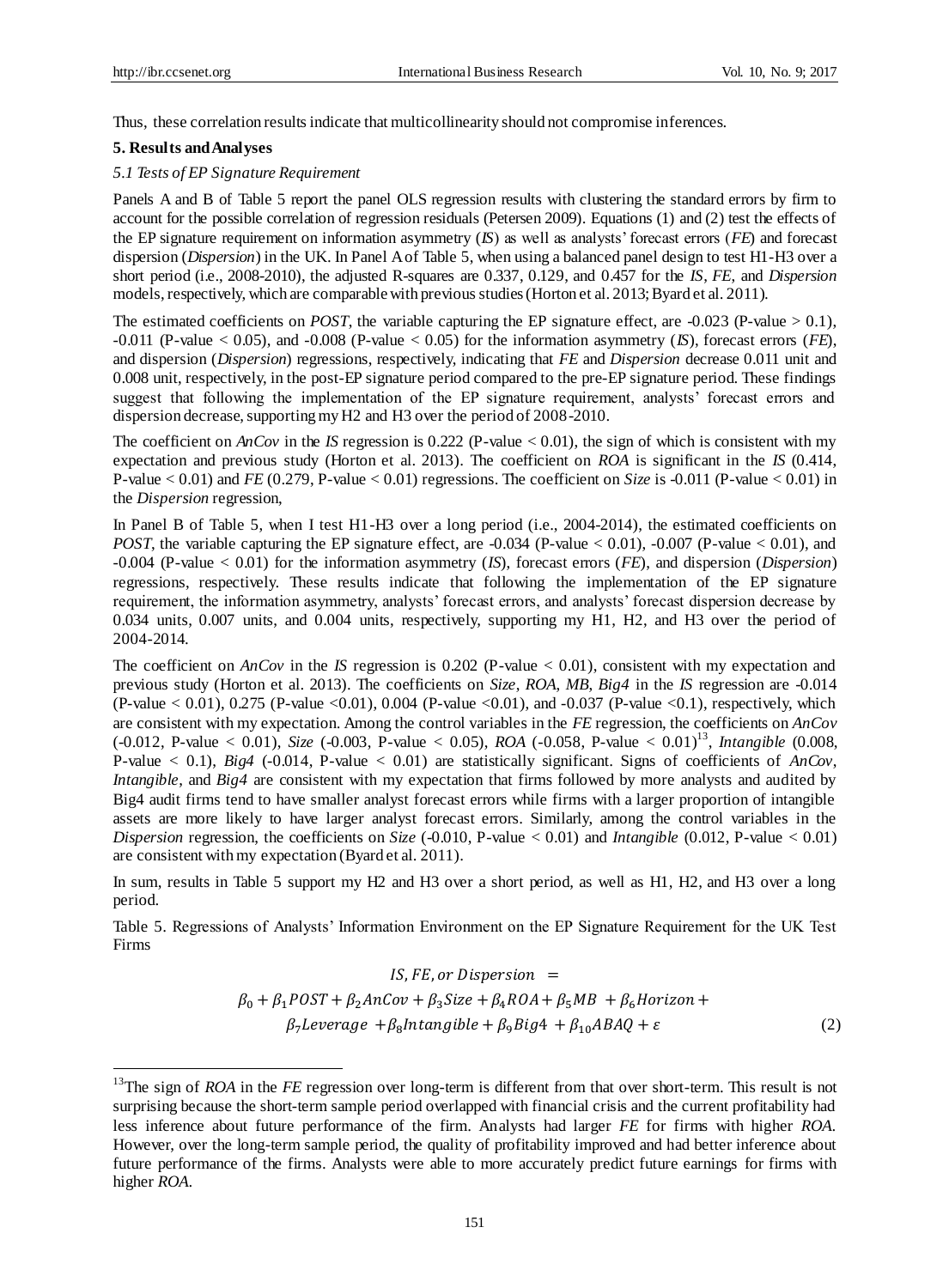|                                |                 | $DV = IS$     |              | $D$ V= $FE$ |              | DV=Dispersion |              |
|--------------------------------|-----------------|---------------|--------------|-------------|--------------|---------------|--------------|
| Variable <sup>1</sup>          | Prediction      | Coefficient   | t-statistics | Coefficient | t-statistics | Coefficient   | t-statistics |
| $(N=756)$                      |                 | (1)           | (2)          | (3)         | (4)          | (5)           | (6)          |
| Intercept                      | Q.              | 0.141         | 1.47         | 0.020       | 0.12         | $0.107**$     | 2.20         |
| <b>POST</b>                    | H1, H2, & H3: - | $-0.023$      | $-0.86$      | $-0.011**$  | $-2.46$      | $-0.008**$    | $-2.06$      |
| AnCov                          | $+/-/ -$        | $0.222***$    | 6.25         | 0.049       | 0.90         | 0.004         | 0.55         |
| <b>Size</b>                    |                 | 0.011         | 0.85         | $-0.012$    | $-0.61$      | $-0.011***$   | $-3.12$      |
| <b>ROA</b>                     | 9               | $0.414***$    | 3.50         | $0.279**$   | 2.69         | $-0.019$      | $-0.41$      |
| MВ                             | າ               | 0.001         | 0.19         | $-0.003$    | $-0.73$      | 0.000         | 0.79         |
| Horizon                        | $^{+}$          | $-0.010$      | $-0.60$      | 0.002       | 0.06         | 0.002         | 0.29         |
| Leverage                       | 2               | $-0.025$      | $-0.33$      | 0.139       | 1.22         | 0.019         | 0.98         |
| Intangible                     | 2               | $-0.035$      | $-0.67$      | 0.098       | 1.62         | $-0.003$      | $-0.32$      |
| Big4                           |                 | 0.017         | 0.38         | $-0.086$    | $-1.27$      | $-0.008$      | $-0.87$      |
| ABAQ                           | $^{+}$          | $-0.145$      | $-1.52$      | 0.000       | 0.00         | 0.004         | 0.15         |
| <b>Industry Fixed Effect</b>   |                 | Yes           |              | Yes         |              | Yes           |              |
| Adjusted $\mathbb{R}^2$        |                 | 0.337         |              | 0.129       |              | 0.457         |              |
| $\bullet$<br>$n \rightarrow n$ | $-1$ $-1$       | (0.001, 0.01) |              |             |              |               |              |

#### Panel A: Regression over the short-term (2008-2010)

Panel B: Regression over the long-term (2004-2014)

|                              |                 | $DV = IS$   |              | DV=FE       |              | DV=Dispersion |              |
|------------------------------|-----------------|-------------|--------------|-------------|--------------|---------------|--------------|
| Variable <sup>1</sup>        | Prediction      | Coefficient | t-statistics | Coefficient | t-statistics | Coefficient   | t-statistics |
| $(N=5,156)$                  |                 | (1)         | (2)          | (3)         | (4)          | (5)           | (6)          |
| Intercept                    | ?               | $0.314***$  | 5.21         | $0.022**$   | 2.03         | 0.010         | 0.83         |
| POST                         | H1, H2, & H3: - | $-0.034***$ | $-2.74$      | $-0.007**$  | $-2.44$      | $-0.004*$     | $-1.92$      |
| AnCov                        | $+/-/ -$        | $0.202***$  | 12.13        | $-0.012***$ | $-3.41$      | 0.002         | 0.65         |
| Size                         |                 | $-0.014**$  | $-2.93$      | $-0.003**$  | $-1.97$      | $-0.010***$   | $-5.05$      |
| <b>ROA</b>                   | $\mathcal{P}$   | $0.275***$  | 5.20         | $-0.058***$ | $-4.09$      | 0.006         | 0.53         |
| MВ                           | 9               | $0.004***$  | 3.30         | 0.000       | 0.60         | 0.000         | 1.24         |
| Horizon                      | $^{+}$          | $-0.003$    | $-0.34$      | $-0.002$    | $-0.83$      | 0.000         | 0.10         |
| Leverage                     | $\mathcal{P}$   | $-0.054$    | $-1.56$      | $-0.002$    | $-0.20$      | $-0.005$      | $-0.73$      |
| Intangible                   | ?               | $-0.024$    | $-0.91$      | $0.008*$    | 1.82         | $0.012***$    | 3.01         |
| Big4                         |                 | $-0.037*$   | $-1.89$      | $-0.014***$ | $-3.68$      | $-0.003$      | $-0.90$      |
| ABAO                         | $+$             | 0.031       |              | $-0.001$    | $-0.04$      | 0.016         | 1.31         |
| <b>Industry Fixed Effect</b> |                 | Yes         |              | Yes         |              | Yes           |              |
| Year Fixed Effect            |                 | Yes         |              | Yes         |              | Yes           |              |
| Adjusted $\mathbb{R}^2$      |                 | 0.295       |              | 0.0561      |              | 0.3919        |              |

\*, \*\*, \*\*\* indicates significant levels at the 0.10, 0.05, and 0.01 levels, respectively based on two-sided t-tests.

T-statistics are based on robust standard errors clustered by firms.

<sup>1</sup>See Appendix A for variable definitions.

*5.2 Robustness Tests and Additional Analyses* 

#### 5.2.1 Difference-in-difference Approach

To address the concerns about the confounding and omitted correlated variable problems, I use a control sample approach by comparing the change in the analysts' information environment for the UK test sample firms with the U.S. control sample firms over both the short-term (i.e., 2008-2010) and long-term (i.e., 2004-2014). I first match the U.S. firms with UK firms by industry and fiscal year. I then use the equations (1) and (2) to test the robustness of results of H1-H3 by adding an indicator variable, *UK*, which is coded 1 for the UK test firms and 0 for the U.S. control firms, and an interaction term between *UK* and *POST*, *UKPOST*. The *UKPOST* is the variable of interest, capturing the difference in the change in the analysts' information environment between the UK test firms and the U.S. control firms.

In Panel A of Table 6, when using a balanced panel design and a control sample approach to test H1-H3 over a short period (i.e., 2008-2010), the estimated coefficients on *POST* are 0.034 (P-value  $<$  0.01), 0.022 (P-value  $<$ 0.1), and -0.022 (P-value < 0.01) for the information asymmetry (*IS*), analysts' forecast errors (*FE*), and analysts' forecast dispersion (*Dispersion*) regressions, respectively. These results suggest that there is an increase in the information asymmetry and analysts' forecast errors, and a decrease in analysts' forecast dispersion in the post-EP signature period compared with pre-EP signature period. The estimated coefficient on *UK* are -0.132 (P-value <0.01), -0.017 (P-value >0.1), and -0.028 (P-value <0.01) for the information asymmetry (*IS*), analysts' forecast errors (*FE*), and analysts' forecast dispersion (*Dispersion*) regressions, respectively. These results indicate that the UK test firms experience lower information asymmetry, analysts' forecast errors, and analysts' forecast dispersion than the U.S. control firm over the period of 2008-2010. The estimated coefficient on the interested variable, *UKPOST*, are -0.059 (P-value <0.05), -0.014 (P-value > 0.1), and -0.009 (P-value < 0.05) for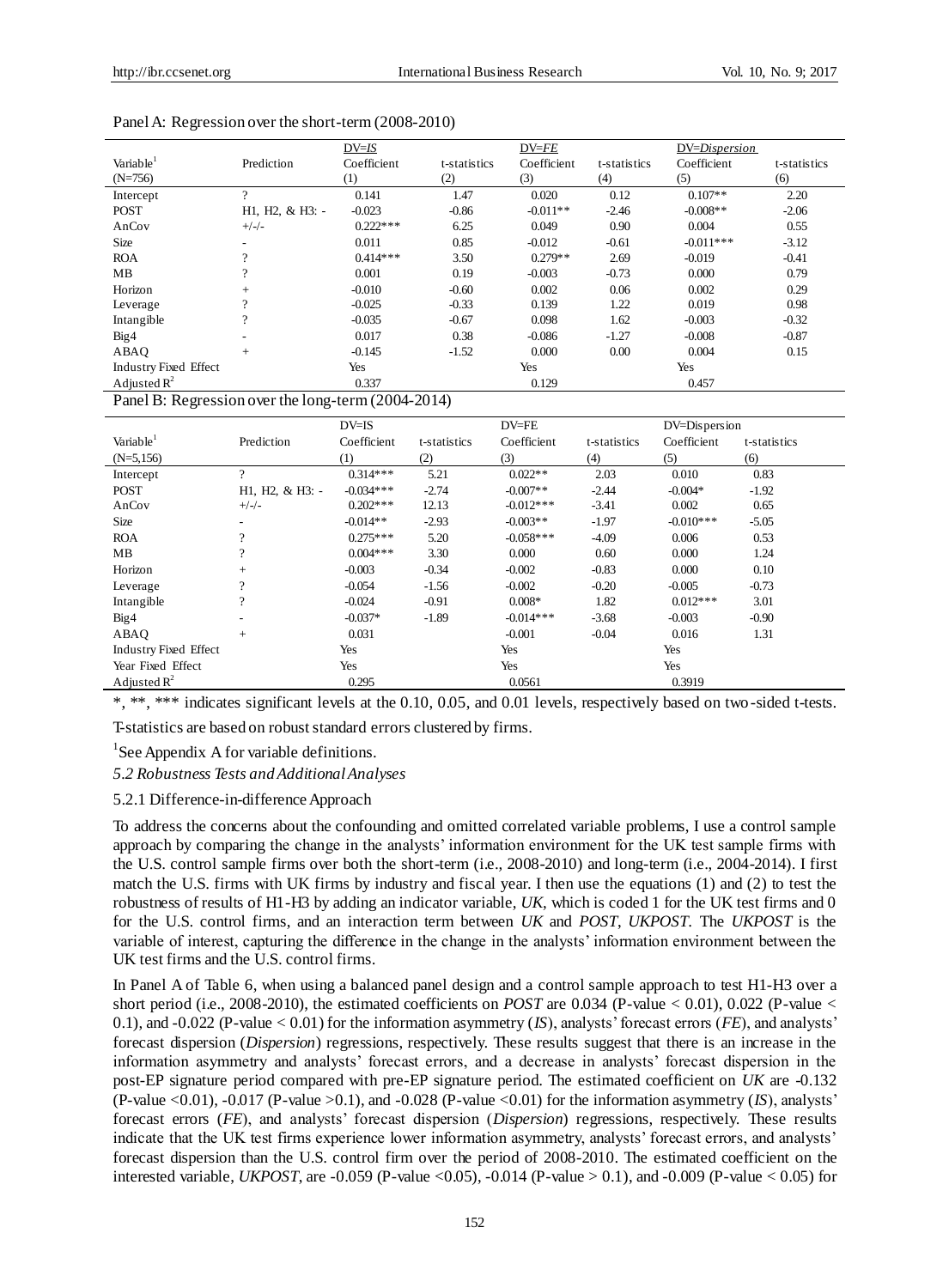the information asymmetry (*IS*), analysts' forecast errors (*FE*), and analysts' forecast dispersion (*Dispersion*) regressions, respectively. These results show that the UK firms experience 0.059, 0.014, and 0.009 units more decline in the information asymmetry (*IS*), analysts' forecast errors (*FE*), and analysts' forecast dispersion (*Dispersion*) than the U.S. firms from the pre-EP signature period to the post-EP signature period, supporting my H1-H3. The analyses for the control variables are similar to those presented in the Table 6.

In Panel B of Table 6, when comparing the changes in the analysts' information environment over a period of 2004-2014 between the UK test firms and the U.S. control firms, I find that the UK firms experience 0.062 and 0.033 units more decline in the information asymmetry (*IS*) and analysts' forecast errors (*FE*) than the U.S. firms from the pre-EP signature period to the post-EP signature period. For brevity, I do not repeat my analyses on the control variables.

Results in Table 6 support my H1 and H3 over the short-term period and my H1 and H2 over the long-term period when using the U.S. firms as control firms. These results are statistically and economically significant.

Table 6. Regressions of Analysts' Information Environment on the EP Signature Requirement for the UK Test Firms and US Control Firms

IS, FE, or Dispersion =  $\beta_0 + \beta_1$ POST +  $\beta_2$ UK +  $\beta_3$ UKPOST +  $\beta_4$ AnCov +  $\beta_5$ Size +  $\beta_6$ ROA +  $\beta_7$ MB +  $\beta_8$ Horizon +  $\beta_9$ Leverage +  $\beta_{10}$ Intangible +  $\beta_{11}$ Big4 +  $\beta_{12}$ ABAQ +  $\varepsilon$  (3)

Panel A: Regression over the short-term (2008-2010)

|                              |                 | $DV=IS$     |              | DV=FE       |              | DV=Dispersion |              |
|------------------------------|-----------------|-------------|--------------|-------------|--------------|---------------|--------------|
| Variable <sup>1</sup>        | Prediction      | Coefficient | t-statistics | Coefficient | t-statistics | Coefficient   | t-statistics |
| $(N=1,512)$                  |                 | (1)         | (2)          | (3)         | (4)          | (5)           | (6)          |
| Intercept                    | $\Omega$        | $0.358***$  | 10.72        | 0.068       | 0.47         | 0.008         | 0.26         |
| <b>POST</b>                  | $\mathcal{D}$   | $0.034***$  | 5.00         | $0.022*$    | 1.83         | $-0.022***$   | $-6.94$      |
| UK.                          |                 | $-0.132***$ | $-6.56$      | $-0.017$    | $-0.85$      | $-0.028***$   | $-4.66$      |
| <b>UKPOST</b>                | H1, H2, & H3: - | $-0.059**$  | $-2.40$      | $-0.014$    | $-0.67$      | $-0.009**$    | $-2.30$      |
| AnCov                        | $+/-/ -$        | $0.174***$  | 21.68        | $-0.020**$  | $-2.50$      | $-0.017***$   | $-3.65$      |
| Size                         |                 | $-0.011***$ | $-3.57$      | $-0.002$    | $-0.34$      | $-0.015***$   | $-5.96$      |
| <b>ROA</b>                   | $\mathcal{D}$   | $0.070***$  | 2.80         | $0.083**$   | 2.58         | $-0.097***$   | $-5.25$      |
| MB                           | $\Omega$        | 0.001       | 1.17         | $-0.001$    | $-0.51$      | 0.000         | $-0.17$      |
| Horizon                      | $^{+}$          | 0.003       | 0.55         | $-0.003$    | $-0.29$      | 0.000         | 0.06         |
| Leverage                     | $\mathcal{P}$   | $-0.003$    | $-0.14$      | $-0.007$    | $-0.22$      | 0.011         | 0.99         |
| Intangible                   | $\mathcal{P}$   | $-0.002$    | $-0.10$      | 0.012       | 0.47         | $-0.039***$   | $-4.98$      |
| Big4                         |                 | 0.006       | 0.43         | 0.023       | 1.01         | 0.002         | 0.34         |
| ABAQ                         | $^{+}$          | $-0.011$    | $-0.64$      | $-0.032$    | $-1.17$      | $-0.016$      | $-1.55$      |
| <b>Industry Fixed Effect</b> |                 | Yes         |              | Yes         |              | Yes           |              |
| Adjusted $\mathbb{R}^2$      |                 | 0.272       |              | 0.018       |              | 0.169         |              |

Panel B: Regression over the long-term (2004-2014)

|                              |                    | $DV = IS$   |              | DV=FE       |              | DV=Dispersion |              |
|------------------------------|--------------------|-------------|--------------|-------------|--------------|---------------|--------------|
| Variable <sup>1</sup>        | Prediction         | Coefficient | t-statistics | Coefficient | t-statistics | Coefficient   | t-statistics |
| $(N=10,312)$                 |                    | (1)         | (2)          | (3)         | (4)          | (5)           | (6)          |
| Intercept                    | $\mathcal{P}$      | $0.444***$  | 15.58        | 0.014       | 0.22         | $0.082*$      | 1.81         |
| <b>POST</b>                  | $\gamma$           | $0.015***$  | 4.47         | $0.021***$  | 3.17         | $-0.009***$   | $-3.17$      |
| UK                           |                    | $-0.096***$ | $-8.20$      | 0.012       | 0.76         | $-0.028***$   | $-6.10$      |
| <b>UKPOST</b>                | H1, H2, & H3: -    | $-0.062***$ | $-4.92$      | $-0.033*$   | $-1.79$      | 0.003         | 0.78         |
| AnCov                        | $+/-/ -$           | $0.171***$  | 47.93        | $0.015***$  | 2.66         | $-0.034***$   | $-9.74$      |
| Size                         |                    | $-0.005***$ | $-3.88$      | 0.000       | 0.04         | $-0.016***$   | $-9.42$      |
| <b>ROA</b>                   | $\overline{?}$     | $0.038***$  | 3.83         | $0.057***$  | 3.70         | $-0.090***$   | $-8.04$      |
| MВ                           | $\overline{\cdot}$ | 0.000       | 0.05         | 0.000       | 0.66         | 0.000         | $-0.55$      |
| Horizon                      | $+$                | 0.001       | 0.53         | $0.010**$   | 2.16         | 0.000         | $-0.08$      |
| Leverage                     | $\overline{\cdot}$ | $-0.008$    | $-1.01$      | $-0.044***$ | $-2.67$      | 0.007         | 0.87         |
| Intangible                   | ?                  | $-0.009$    | $-1.16$      | $-0.009$    | $-0.73$      | $-0.037***$   | $-6.11$      |
| Big4                         |                    | $-0.022***$ | $-3.66$      | 0.012       | 1.14         | 0.003         | 0.69         |
| ABAQ                         | $+$                | $0.020**$   | 2.69         | $-0.014$    | $-1.21$      | $-0.010$      | $-1.38$      |
| <b>Industry Fixed Effect</b> |                    | Yes         |              | Yes         |              | Yes           |              |
| Year Fixed Effect            |                    | Yes         |              | Yes         |              | Yes           |              |
| Adjusted $\mathbb{R}^2$      |                    | 0.285       |              | 0.009       |              | 0.121         |              |

\*, \*\*, \*\*\* indicates significant levels at the 0.10, 0.05, and 0.01 levels, respectively based on two-sided t-tests. T-statistics are based on robust standard errors clustered by firms.

<sup>1</sup>See Appendix A for variable definitions.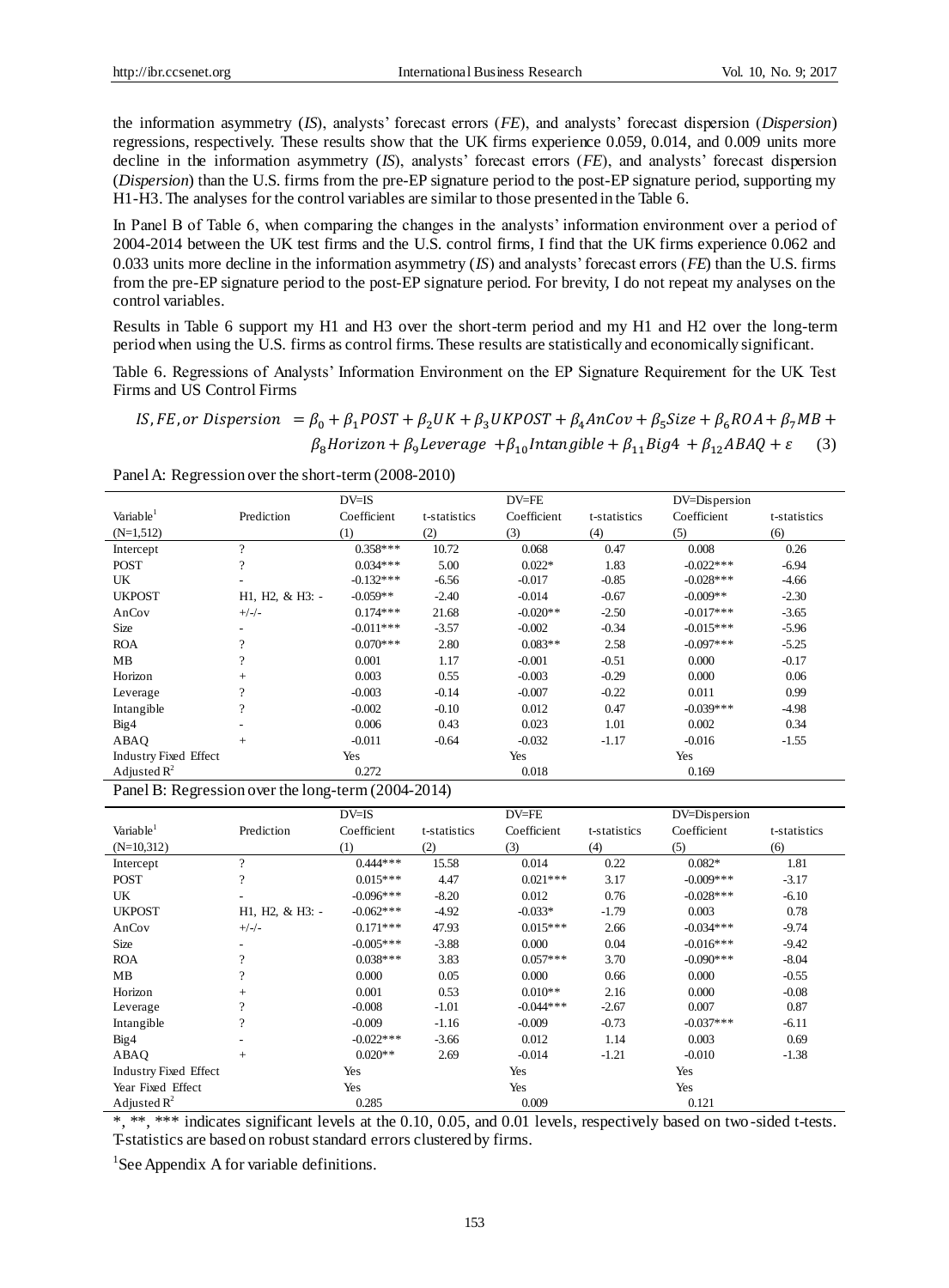#### 5.2.2 Alternative Measure of Forecast Errors and Forecast Dispersion

I compute forecast error (*FE*) as the difference between analysts' forecast median and actual earnings-per-share, deflated by the share price at the beginning of the fiscal year. I then repeat my analyses related to the *FE* regressions, the results of which are qualitatively similar to those reported in Tables 5 & 6.

I also compute the variable of *Dispersion* as the natural logarithm value of the forecast standard deviation and repeat my analyses related to *Dispersion* regressions. The results are qualitatively similar to those reported in Tables  $5 & 6$ .

### 5.2.3 2 SLS Regressions

To account for the possibility that *AnCov* and *FE* as well as *AnCov* and *Dispersion* are simultaneously determined, I first estimate *AnCov* by regressing *AnCov* on the firms' characteristics variables documented in previous literature (Lang and Lundholm 1996; Byard et al. 2011). I then repeat my analyses on *FE* and *Dispersion* regressions using the estimated *AnCov* instead of raw value of *AnCov*. The results of these 2SLS regressions (*FE* and *Dispersion*) are qualitatively similar to those reported in Tables 5 & 6.

#### **6. Conclusion**

I investigate the economic consequences of requiring an EP's signature in the UK over a short-term and long-term. The SEC passed the PCAOB's proposal that mandates disclosing the EP's identity in the U.S. The benefits and costs of this rule is debatable. Although three studies (Carcello and Li 2013; Liu 2017; John, Liu, and Sunder 2017) provide evidence on the benefits of a similar rule (implementation of the EP signature requirement) in the UK over a short period, there is the lack of the evidence whether the benefits of disclosing the EP's identity hold over a long-term period. This study provides first hand empirical evidence on whether and the extent to which the implementation of the EP signature requirement benefits analysts information environment over long time.

Based on accountability and disclosure theories, my first, second, and third hypotheses predict that the implementation of the EP signature requirement is associated with a decrease in information asymmetry, analysts' forecast errors, and analysts' forecast dispersion in the UK. Consistent with my first, second, and third hypotheses, I find some evidence that the UK firms experienced significant declines in information asymmetry, analysts' forecast errors, and analysts' forecast dispersion in the post-EP signature period compared to the pre-EP signature period. These results hold to a battery of robustness tests such as employing different test periods and comparing the UK firms with the U.S. control firms over the same periods. The results of this paper indicate that the improvement in financial statement quality could last and the EPs devoted more efforts to the engagements in the post-signature period.

This study provides informative empirical evidence to support the PCAOB's decision on passing a similar requirement in the U.S.by showing that the EPs improved audit quality because of the increased accountability in the post-signature period, which benefits analysts over a short- and long-term period. The results are also useful to firms by showing that the disclosure of the EP's name may reduce information asymmetry. Moreover, the results aid investors who demand more information about the audit by showing that the implementation of the EP signature improves analysts' forecast performances.

# **APPENDIX**

Variable Definitions

*IS* = 1- ρ, the proxy for information asymmetry, which reflects the lack of analysts' consensus.

 $\rho$  = the ratio of common uncertainty to overall uncertainty,  $C/V$ .

 $C = SE - \frac{D}{A}$  $\frac{E}{n}$ , common uncertainty across analysts. Here, *D* is measured by the sample variance of the individual forecast  $FC_i$  around the mean forecast  $(\overline{FC})$ ; and SE is the square error in the mean forecast, which is measured as the square of the difference between earnings per share and the mean forecast, i.e.,  $(EPS - \overline{FC})^2$ .

 $V =$  overall uncertainty, which is measured by the mean of the squared differences between individual analysts' forecasts  $(FC_i)$  and reported earnings per share *(EPS)*.

*FE* = the absolute value of the difference between the analyst's last one-year-ahead forecasted earnings-per-share and the actual earnings-per-share reported by I/B/E/S, deflated by the absolute value of the actual earnings-per-share.

*Dispersion* = the standard deviation of one-year-ahead forecasted earnings-per-share deflated by the absolute value of the actual earnings-per-share.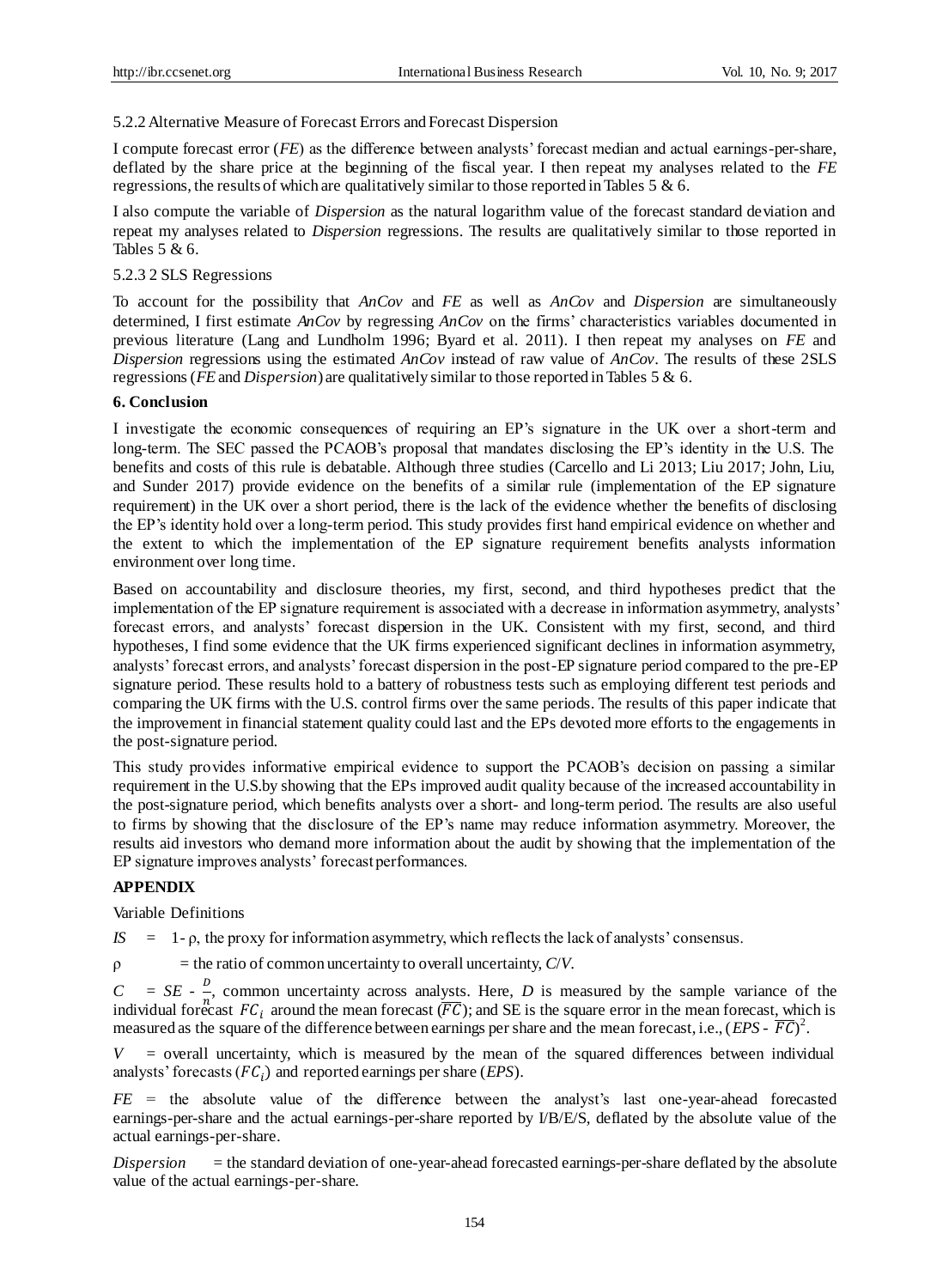*POST* = 1 if a firm-year ends in April 2009 or after, 0 otherwise.

*AnCov =* analyst coverage, which is measured as the log value of sum of 1 and the total number of analysts who issue at least one annual earnings forecast for the firm-year. I use all analysts following a firm.

*Size* = natural logarithm value of the total assets in US dollar amount.

*Horizon*  $=$  log value of the number of the days between the forecast issuing date and the earnings announcement date.

*ROA =* ratio of income before extraordinary items to the prior year-end total assets.

*MB =* ratio of market-to-book of firm i.

*Leverage =* ratio of total liability to total assets.

*Intangible* = intangible assets deflated by the prior year-end total asset.

*Big4* = 1 if the financial reports of firm i in the year t were audited by a Big Four auditor, 0 otherwise.

*ABAQ* = absolute value of abnormal accruals, which is estimated by a modified Jones (1991) model. A larger value for *ABAQ* implies a lower accounting information quality. First, I measure discretionary accruals as the difference between firms' actual accruals and the normal level of accruals. I cross-sectionally estimate the latter for each industry using the modified Jones (1991) model below:<sup>14</sup>

$$
\frac{TA_t}{A_{t-1}} = \rho_0 + \rho_1 \left(\frac{1}{A_{t-1}}\right) + \rho_2 \left(\frac{\Delta S_t}{A_{t-1}}\right) + \rho_3 \left(\frac{PPE_t}{A_{t-1}}\right) + \varepsilon_t
$$
\n(3)

where *TA* is the earnings before extraordinary items and discontinued operations less the operating cash flows reported in the statement of cash flows in year t; *S* is the sales in the year t; and *PPE* is the gross of property, plant, and equipment. Then, I compute the absolute value of the estimated residuals, *ABAQ*, from the estimation of equation (3) as my proxy for the accruals quality. A larger value for *ABAQ* implies a lower accounting information quality.

#### **Acknowledgements**

This paper is based on my dissertation at Florida Atlantic University. I am grateful to my dissertation committee (Mark Kohlbeck, Julia Higgs, Maya Thevenot, and Yy-Hyang Yuhn) for their helpful comments. I thank my discussant (Chuong Do) and participants at the workshop of the 2017 AAA International Section for their helpful comments. Earnings forecasts used in this paper are provided by I/B/E/S. All remaining errors are my own.

#### **References**

<u>.</u>

- Amihud, Y., & Mendelson, H. (1986). The effects of beta, bid-ask spread, residual risk and size on stock returns. *The Journal of Finance*, 479-486.
- Aobdia, D., Lin, C., & Petacchi, R. (2015). Capital market consequences of individual audit partners. *The Accounting Review, 90*(6), 2143-2176. https://doi.org/10.2308/accr-51054
- Ashbaugh, H., & Pincus, M. (2001). Domestic accounting standards, international accounting standards, and the predictability of earnings. *Journal of Accounting Research, 39,* 417-434. https://doi.org/10.1111/1475-679X.00020
- Ashton, R. H. (1992). Effects of justification and a mechanical aid on judgement performance. *Organizational Behavior and Human Decision Processes, 52,* 292-306. https://doi.org/10.1016/0749-5978(92)90040-E
- Azizkhani, M., Monroe, G. S., & Shailer, G. (2013). Audit Partner tenure and cost of equity capital. *Auditing: A Journal of Practice & Theory, 32*(1), 183-202. https://doi.org/10.2308/ajpt-50308
- Bae, K-H, H. Tan, & Welker, M. (2008). International GAAP differences: The impact on foreign analysts. *The Accounting Review, 83,* 593-628. https://doi.org/10.2308/accr.2008.83.3.593

 $14$ I use equation (3) to estimate cross-sectional discretionary accruals because this model does not contain as many data restrictions as other versions of the modified Jones model. Unlike the time-series method, the cross-sectional estimation method does not require lead and lag variables over many periods to be used to estimate the discretionary accruals. The time-series method creates a lot of noise in my analysis because my sample period is only three years and I test the EP signature effect from the last year prior to the implementation of the requirement to the first year with the implementation of the requirement.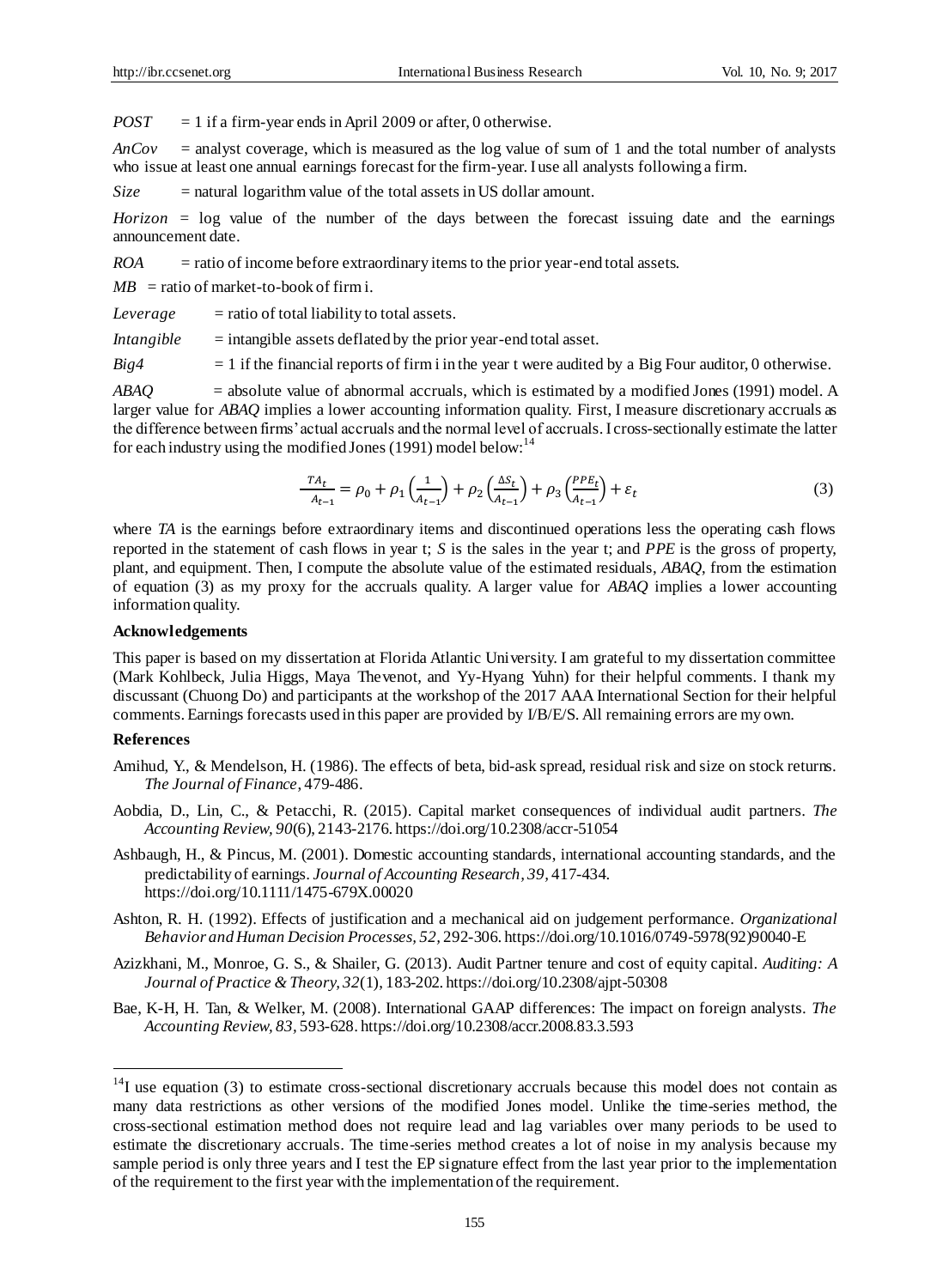- Barron, O., Kim, O., Lim, S., & Stevens, D. (1998). Using analysts' forecasts to measure properties of analysts' information environment. *The Accounting Review, 73,* 421-433.
- Barth, M., Kasznik, R., & McNichols, M. (2001). Analyst coverage and intangible assets. *Journal of Accounting Research, 39,* 1-34. https://doi.org/10.1111/1475-679X.00001
- Barth, M., Landsman, W., Lang, M., & Williams, C. (2012). Are IFRS-based and US GAAP-based accounting amounts comparable? *Journal of Accounting and Economics*, *54*, 68-93. https://doi.org/10.1016/j.jacceco.2012.03.001
- Bhushan, R. (1989). Firm characteristics and analyst following. *Journal of Accounting and Economics, 11,*  255-274. https://doi.org/10.1016/0165-4101(89)90008-6
- Byard, D., Li, Y., & Yu, Y. (2011). The effect of mandatory IFRS adoption on financial analysts' information environment. *Journal of Accounting Research, 49,* 69-96. https://doi.org/10.1111/j.1475-679X.2010.00390.x
- Carcello, J. V., & Li, C. (2013). Costs and benefits of requiring an engagement partner signature: Recent experience in the United Kingdom. *The Accounting Review*, *88*(5), 1511-1546. https://doi.org/10.2308/accr-50450
- Carcello, J., & Santore, R. (2015). Engagement Partner Identification: A Theoretical Analysis. *Accounting Horizons*, *29,* 297-311. https://doi.org/10.2308/acch-50991
- Chaiken, S. (1980). Heuristic versus systematic information processing and the use of source versus message cues in persuasion. *Journal of Personality and Social Psychology*, 752-766. https://doi.org/10.1037/0022-3514.39.5.752
- Cohen, D., A. Dey, & Lys, T. (2008). Real and accruals-based earnings management in the pre- and post-Sarbanes-Oxley eras. *The Accounting Review*, *83,* 757-788. https://doi.org/10.2308/accr.2008.83.3.757
- Cole, C. (2014). Audit Partner Accountability and Audit Transparency: Partner Signature or Disclosure Requirement. *Journal of Accounting and Finance, 14*(2), 84-101.
- Daske, H., Luzi, H., Leuz, C., & Verdi, R. (2008). Mandatory IFRS reporting around the world: Early evidence on the economic consequences. *Journal of Accounting Research*, *46*(5), 1085-1142. https://doi.org/10.1111/j.1475-679X.2008.00306.x
- DeZoort, T., Harrison, P., & Taylor, M. (2006). Accountability and auditors' materiality judgments: The effects of differential pressure strength on conservatism, variability, and effort. *Accounting, Organizations and Society, 31*(4/5), 373-390. https://doi.org/10.1016/j.aos.2005.09.001
- Diamond, D. (1985). Optimal release of information by firms. *The Journal of Finance, 40,* 1071-1094. https://doi.org/10.1111/j.1540-6261.1985.tb02364.x
- Diamond, D., & Verrecchia, R. (1991). Disclosure, liquidity and cost of capital. *Journal of Finance, 46*(4), 1325-1359. https://doi.org/10.1111/j.1540-6261.1991.tb04620.x
- Easley, D., & O'Hara, M. (2004). Information and the cost of capital. *The Journal of Financ, 59*(4), 1553-1583. https://doi.org/10.1111/j.1540-6261.2004.00672.x
- Ernsberger, J., Krotter, S. S., & Stadler, C. (2008). Analysts' forecast accuracy in Germany: The effect of different accounting principles and changes of accounting principles. *Business Research, 1,* 26-53. https://doi.org/10.1007/BF03342701
- European Parliament and the Council of the European Union. (2006) Directive 2006/43/EC of the European Parliament and of the Council. Available at: http://eur-lex.europa.eu/LexUriServ/LexUriServ.do?uri¼OJ:L:2006:157:0024:0086:en:PDF
- Francis, J. R., Khurana, I. K., & Pereira, R. (2005). Disclosure incentives and effects on cost of capital around the world. *The Accounting Review, 80*(4), 1125-1162. https://doi.org/10.2308/accr.2005.80.4.1125
- Glosten, L., & Milgrom, P. (1985). Bid, ask, and transaction prices in a specialist market with heterogeneously informed traders. *Journal of Financial Economics, 26,* 71-100. https://doi.org/10.1016/0304-405X(85)90044-3
- Hagafors, R., & Brehmer, B. (1983). Does having to justify one's judgments change the nature of the judgment process? *Organizational Behavior and Human Decision Processes*, 223-232. https://doi.org/10.1016/0030-5073(83)90122-8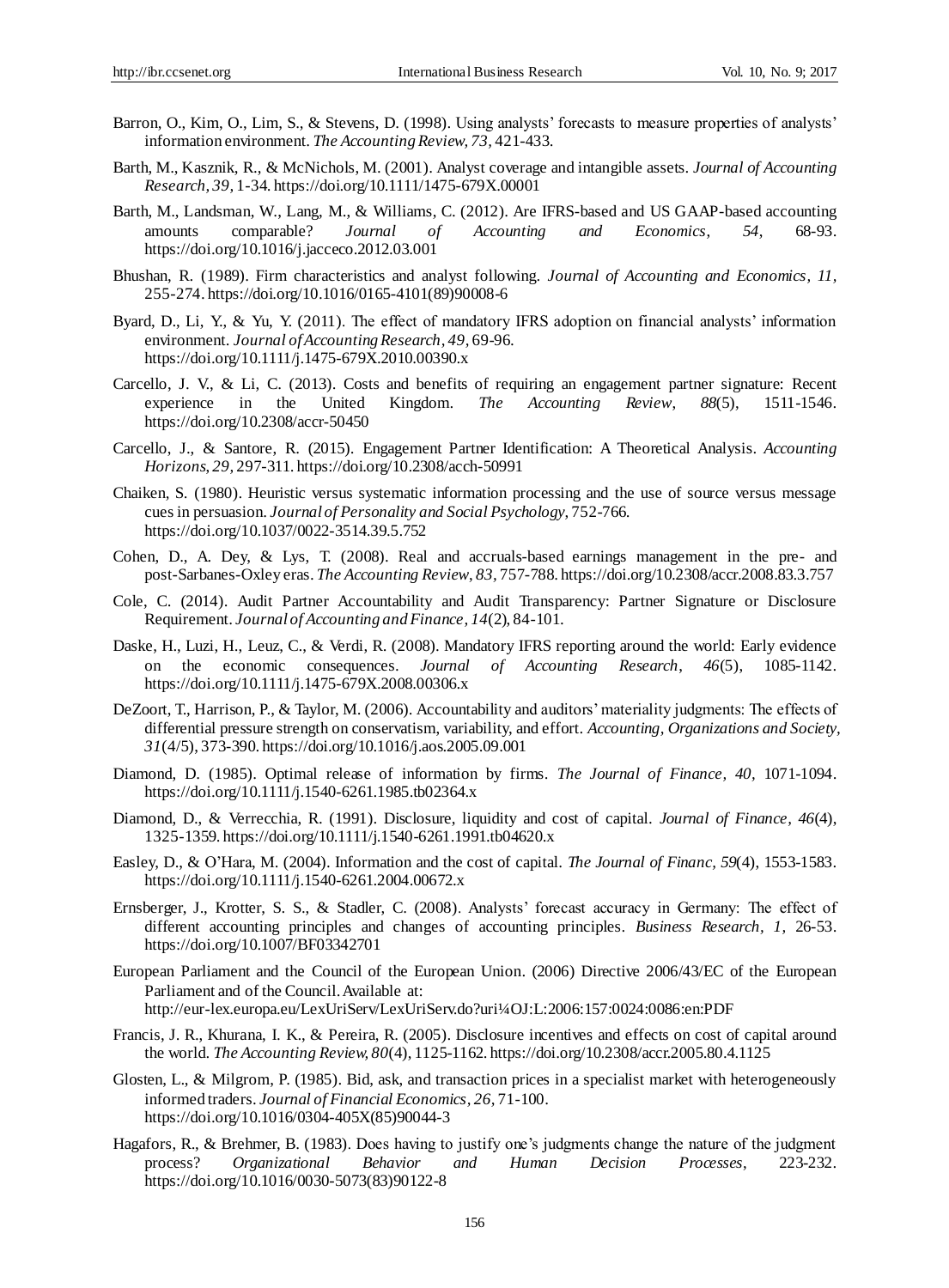- Healy, P., Hutton, A., & Palepu, K. (1999). Stock performance and intermediation changes surrounding sustained increases in disclosure. *Contemporary Accounting Research, 16,* 485-520. https://doi.org/10.1111/j.1911-3846.1999.tb00592.x
- Hodgdon, C., Tondkar, R., Harless, D., & Adhikari, A. (2008). Compliance with IFRS disclosure requirements and individual analysts' forecast errors. *Journal of International Accounting, Auditing, and Taxation, 17,*  1-13. https://doi.org/10.1016/j.intaccaudtax.2008.01.002
- Horton, J., Serafeim, G., & Serafeim, I. (2013). Does mandatory IFRS adoption improve the information environment? *Contemporary Accounting Research, 30,* 388-423. https://doi.org/10.1111/j.1911-3846.2012.01159.x
- John, K., Liu, M., & Sunder, J. (2017). Do client firms benefit from mandatory engagement partner signature? Working Paper. Temple University.
- Johnson, V. E., & Kaplan, S. E. (1991). Experimental evidence on the effects of accountability on auditor judgments. *Auditing: A Journal of Practice & Theory, 10*(Supplement), 96-107.
- Jones, J. (1991). Earnings management during import relief investigations. *Journal of Accounting Research, 29,*  193-228. https://doi.org/10.2307/2491047
- Kalay, Z. (2012). Reaction kinetics in the plasma membrane. *Biotechnology Journal, 7*(6), 745-752. https://doi.org/10.1002/biot.201100362
- Kennedy, J. (1993). Debiasing audit judgment with accountability: A framework and experimental results. *Journal of Accounting Research ,31*(2), 231-245. https://doi.org/10.2307/2491272
- Knechel, W. R., Vanstraelen, A., & Zern, M. (2015). Does the Identity of Engagement Partners Matter? An Analysis of Audit Partner Reporting Decisions. *Contemporary Accounting Research, 32*(4), 1443-1478. https://doi.org/10.1111/1911-3846.12113
- Kothari, S. P., Leone, A. J., & Wasley, C. E. (2005). Performance matched discretionary accrual measures. *Journal of Accounting and Economics, 39*(1), 163-197. https://doi.org/10.1016/j.jacceco.2004.11.002
- Lambert, R., Leuz, C., & Verrecchia, R. E. (2007). Accounting information, disclosure, and the cost of capital. *Journal of Accounting Research, 45*(2), 385-420. https://doi.org/10.1111/j.1475-679X.2007.00238.x
- Lambert, R., Leuz, C., & Verrecchia, R. E. (2011). Information asymmetry, Information precision, and the cost of capital. *Review of Finance, 16*(1), 1-29. https://doi.org/10.1093/rof/rfr014
- Lang, M., & Lundholm, R. (1993). Cross-sectional determinants of analyst ratings of corporate disclosures. *Journal of Accounting Research, 31,* 246-271. https://doi.org/10.2307/2491273
- Lang, M., & Lundholm, R. (1996). Corporate disclosure policy and analyst behavior. *The Accounting Review, 71,* 467-492
- Lehavy, R., Li, F., & Merkley, K. (2011). The Effect of Annual Report Readability on Analyst Following and the Properties of Their Earnings Forecasts. *The Accounting Review*, *86*(3), 1087-1115. https://doi.org/10.2308/accr.00000043
- Lennox, C. S., Wu, X., & Zhang, T. (2014). Does mandatory rotation of audit partners improve audit quality? *The Accounting Review, 89,* 1775-1803. https://doi.org/10.2308/accr-50800
- Leuz, C., & Verrecchia, R. (2000). The economic consequences of increased disclosure. *Journal of Accounting Research, 38,* 91-124. https://doi.org/10.2307/2672910
- Liu, S. (2017). Does the requirement of an engagement partner signature improve financial analysts' information environment in the United Kingdom? *Review of Quantitative Finance and Accounting, 49,* 263-281. https://doi.org/10.1007/s11156-016-0590-0
- Lobo, G., Song, M., & Stanford, M. (2012). Accruals quality and analyst coverage. *[Journal of Banking &](http://econpapers.repec.org/article/eeejbfina/)  [Finance,](http://econpapers.repec.org/article/eeejbfina/) 36,* 497-508. https://doi.org/10.1016/j.jbankfin.2011.08.006
- Mcallister, D. W., Mitchell, T. R., & Beach, L. R. (1979). The contingency model for the selection of decision strategies: An empirical test of the effects of significance, accountability, and reversibility. *Organizational Behavior and Human Decision Processes*, 228-244. https://doi.org/10.1016/0030-5073(79)90027-8
- O'Brien, P., & Bhushan, R. (1990). Analyst following and institutional ownership. *Journal of Accounting Research,* 28, 55-76. https://doi.org/10.2307/2491247